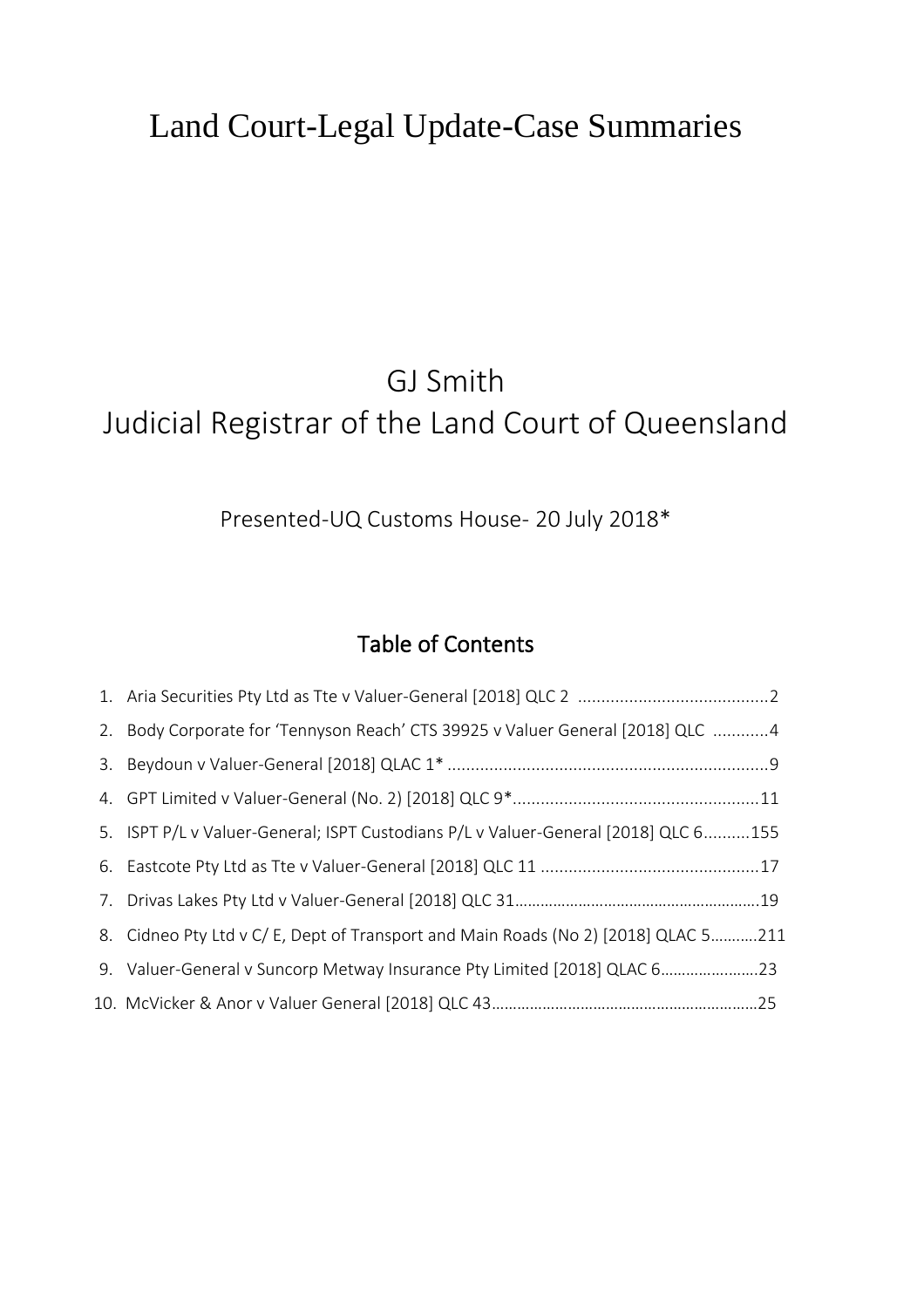### <span id="page-1-0"></span>1. Aria Securities Pty Ltd as Tte v Valuer-General [2018] QLC 2

BACKGROUND: This appeal, pursuant to s 155 of the LVA concerns a site value of land situated on the corner of Merivale and Peel Streets, South Brisbane. The land has an area of 2,738 m<sup>2</sup>, is not subject to easements or encumbrances and is zoned Principal Centre (City Centre) under the Brisbane City Plan 2014. This is a High Density Mixed-Use zone where a block of land at least 1,800 m<sup>2</sup> can be developed to a maximum building height of 30 storeys with a maximum of 80% site cover. The appellant has appealed the objection decision reduction to \$23, 000, 000 and contends that the correct valuation is \$20,800,000. The valuation experts agreed that the highest and best use of the land would be for the 30-storey development.

The site values of the sale properties recorded in the valuation JER- are not in dispute as the value is not derived from the sales analysis i.e. the JER simply reports the Valuer-General's value applied as at 1 October 2015. With Sales 2 and 3, each valuer's analysed sale price is quite close the Valuer-General applied amount. The appellant's valuer made it very clear that he also considered the applied site value in order to reach his valuation and not merely to for instance, check it.

ISSUE: Did the appellant's valuation expert err in considering the applied site value of the Sale 1 in arriving at his contended value for the subject site?

HELD: This is a fundamental error which invalidates the method which the appellant's valuer applied to value the subject i.e., he departed from valuing the land himself by introducing something decided by someone else i.e. the objection delegate. The Court is not aware of the delegate's reasoning and it is quite irrelevant to the process in this Court and has a contaminated the process the appellant's valuation expert claimed to be applying. The respondent's valuer was clear that she did not proceed this way i.e. she valued the land by the method stated in the report.

The method appellant's valuer used is not an acceptable and reliable method when used in this way by blending the Valuer-General's issued valuation into the valuation expressed to be derived from analysis of comparable sales. This approach departs from the avowed method and the outcome will be unreliable.

This Court must consider the opinion evidence of expert valuers rather than the opinions of persons not giving evidence before it. The respondent's valuer appeared to have no difficulty in being frank and when asked for her opinion in relation to the \$17,500,000 applied site value, having analysed the sale, did not support it, and stated that \$19,000,000 was appropriate.

This illustrates that the \$17,500,000 figure, arrived at by an administrative process in relation to Sale 1, while correct within that process, is not useful in this case and is inapplicable in principle. The respondent's value was correct not to consider it and would have been incorrect if she considered she was in any way bound by it.

Once the Valuer-General's applied site values are allowed to intrude into the valuation process, it is no longer an analysis of the evidence of sales but becomes contaminated by the addition to it of the concept of relativity with other values. It is however a tool useful to ensure that values of an area bear acceptable relativity to each other, this process is different to the Court's task of determining the value of the subject. [refer LAC *Gibson v Chief Executive, Department of Lands* (V92-64) *Bignell v Chief Executive Department of Lands* (AV92-65) and LC in *Thomson v DNRM [2007]QLC 92].*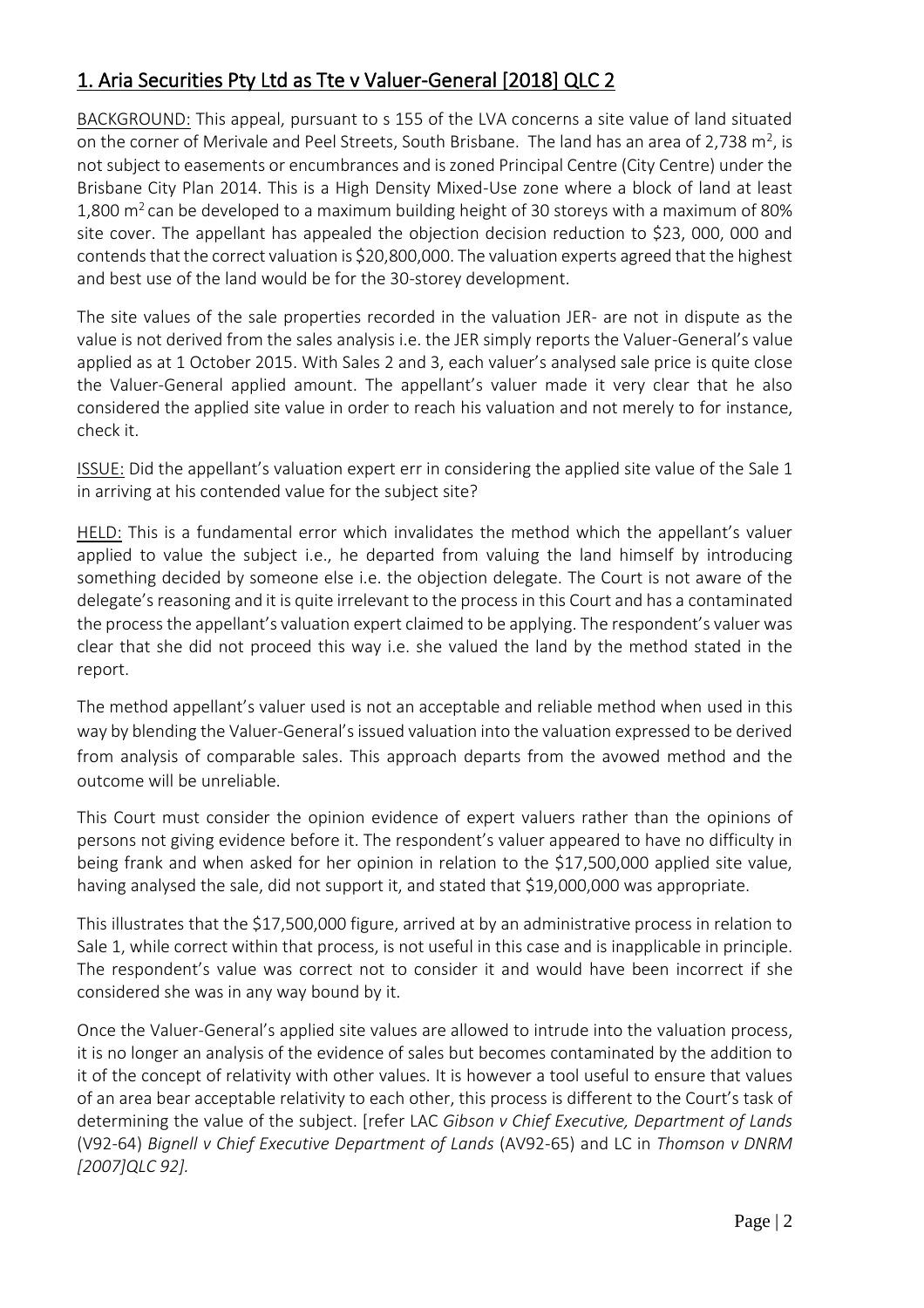The judgement noted that in *Musumeci v Valuer-General* (2014) 35 QLCR 185, the learned President had valuation evidence from only one valuer and that valuer used sales evidence. The Court explained the usefulness of applied values when all land in an area was being valued but considered it to be an error for the valuer to use analysed sale prices in those circumstances.

The Court confirmed the following general principles:

- $\triangleright$  The Court is not an inquisitorial body and must consider the evidence put before it by the parties. The appellant must prove their case.
- ➢ The best test of value is to be found in the sales of comparable properties, preferably unimproved, on the open market around about the relevant date of valuation and between prudent and willing, but not over-anxious parties. A large increase in value is in itself not a relevant issue provided bona fide sales of comparable parcels support that value.
- ➢ A valuation deduced from relativities that were not tested in the present proceedings by reference to sales evidence cannot safely be relied upon. Where the subject valuation is said to be incorrect, it would not be safe to rely on other valuations and to assume that they are correct so as to draw a conclusion about the valuation of the subject land. *Finlayson v VG*
- $\triangleright$  It is desirable that valuations of comparable lands should bear proper relativity, one to the other, so long as the valuations are soundly based. It is untenable to adopt a value for one parcel on relativity with another which has no sound basis. *Barnwell v The Valuer-General*
- ➢ The best basis for assessment of unimproved value is the use of sales of vacant or lightly improved parcels of land. *Barnwell v The Valuer-General*
- $\triangleright$  Correct relativity is of considerable importance for rating valuations, but relativity should not be preferred to the exclusion of relevant (even if not ideal) sales evidence.
- $\triangleright$  If possible, the Valuer-General should obtain uniformity between different blocks in the same land category or type, but should do so (preferably by reference to sales of comparable land) by correcting inaccuracies rather than by making an inaccurate assessment in order to secure uniform error *Barnwell v The Valuer-General*
- ➢ The superiority of sales evidence is illustrated by President Trickett in *Fairfax v DNRM* [2005] QLC 11:

"*The principles for determination of the "market value" of land were established by the High Court in Spencer where that Court found that the value of land is determined by the price that a willing but not overanxious buyer would pay to a willing but not over-anxious seller, both of whom are aware of all the circumstances which might affect the value of the land, either advantageously or prejudicially, including its situation, character, quality, proximity to conveniences or inconveniences, its surrounding facilities, the then present demand for land and the likelihood of a rise or fall in the value of the property".*

➢ The decision in this case is not influenced by this piece of evidence. The decision is inevitable in view of the defect in the approach used by the appellant's valuer. No reliable conclusion on valuation could be safely drawn from the appellant's valuation evidence, which was the appellant's entire case. Accordingly, the appeal must be dismissed, the appellant having failed to prove its case.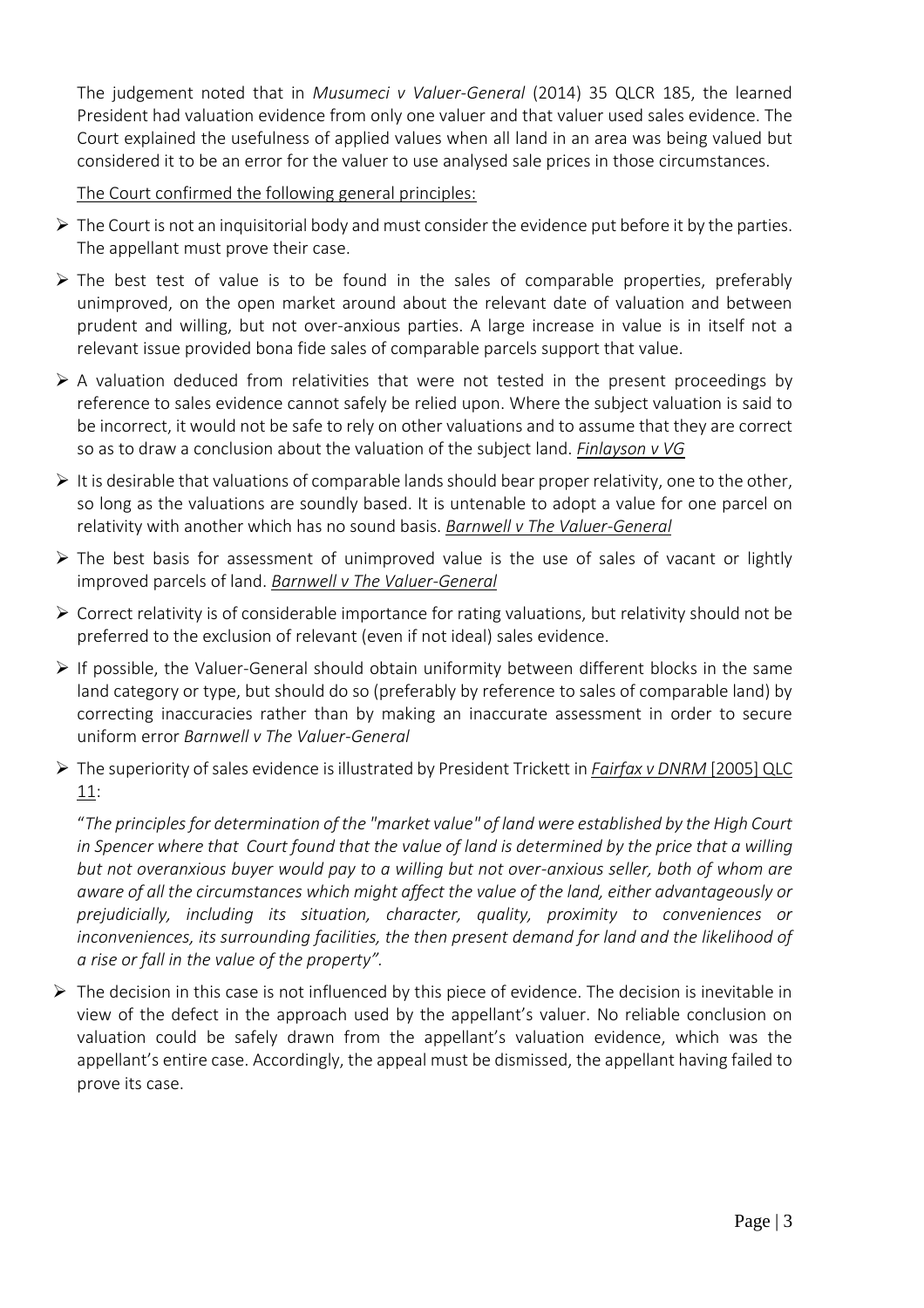### <span id="page-3-0"></span>2. Body Corporate for 'Tennyson Reach' CTS 39925 v Valuer General [2018] QLC 3

BACKGROUND: This appeal concerns the site valuation as at 1 October 2015 of three parcels of land at Tennyson which together comprise one valuation. This appeal is against a site valuation pursuant to the LVA of \$18.5 M as at 1/10/2015 while the appellant contends the correct should be \$14.5M.

OBSERVATION: The value of the land on the valuation day will be the price that would be arrived at in a theoretical agreement on that day between a willing but not anxious buyer negotiating with a willing but not anxious seller, both perfectly acquainted with the land and aware of all the circumstances that would affect its value. The roles of the vendor and purchaser merge and the Court must ascertain at what monetary point they would agree.

ISSUE: Should the Court accept the appellant's valuers evidence regarding the height to which tower blocks could be built or the evidence of the respondent's town planner?

HELD: The appellant's valuers approach is defective as it is inconsistent with the planning potential which increased in 2014 and provides no acceptable explanation why this increased potential should not apply to some extent to the land. The valuer's opinion that it would make no difference is not supported by any analysis that supports the correctness of his assumption. His view denies the planning relaxation any effect and is at odds with the expert planner's evidence that the development potential is increased. The appellant's valuer's opinion cannot be favoured over that of the town planner in the absence of a relevant defect being shown in the planner's evidence.

ISSUE: What is the highest and best use of the land on the valuation date?

HELD: The highest and best use and the degree of precision that can be achieved within that concept are questions of fact that the Court must resolve within the evidence put before it.

The use contended by the respondent's valuer i.e. that the HBU of Sites 1 and 2 was buildings in the current footprint of what was already there but 15 storeys high, comprising 12 storeys of residential dwelling and three storeys of aboveground car parking. The existing GFA of 37,605  $m<sup>2</sup>$  would be increased by 5,005 m<sup>2</sup> to give a new potential GFA of 42,610 m<sup>2</sup>.

For Site 3, the respondent's valuer, considered the HBU to be a low to medium density residential development with a maximum of 45% site cover and a building height up to three storeys.

The Court prefers the evidence of the respondent's valuer regarding the HBU as it is the better of the two views, is consistent with the town planning evidence and more conservative than the maximum development which the planning evidence supports.

ISSUE: What is the correct valuation methodology?

 $HELD$ : The rate per m<sup>2</sup> of site area [Approach A] is the correct valuation methodology as it is a valid methodology and has the advantage that the valuers are using the same method which should make comparison of their conclusions at least possible if not necessarily easy.

Given the Courts conclusion re the HBU the appellant's valuers other methods are not useful lost i.e. (b). rate per potential/approved unit (c). rate per potential/approved 2-bedroom equivalent unit (d) rate per potential/approved bedrooms (e) rate per  $m^2$  of GFA. The limitation on development imposed by the appellant's valuer, which would allow these methods to be readily applied, is erroneous and therefore the methods of comparison are useless/unreliable.

ISSUE: which sales are comparable such that they can be used to value the subject land?

The appellant's valuer relied on sales 1,2 and 3 as most comparable:

Sale 1 - 600 Coronation Drive, Toowong -Formerly an ABC site, 130 m of Brisbane River frontage with an area of 14999 sqm. Approved development over site subject of C of A proceedings. This legal position introduces sufficient planning uncertainty as to make a detailed consideration of the development potential unhelpful. The cancer cluster associated with the site has attracted a negative perception of it,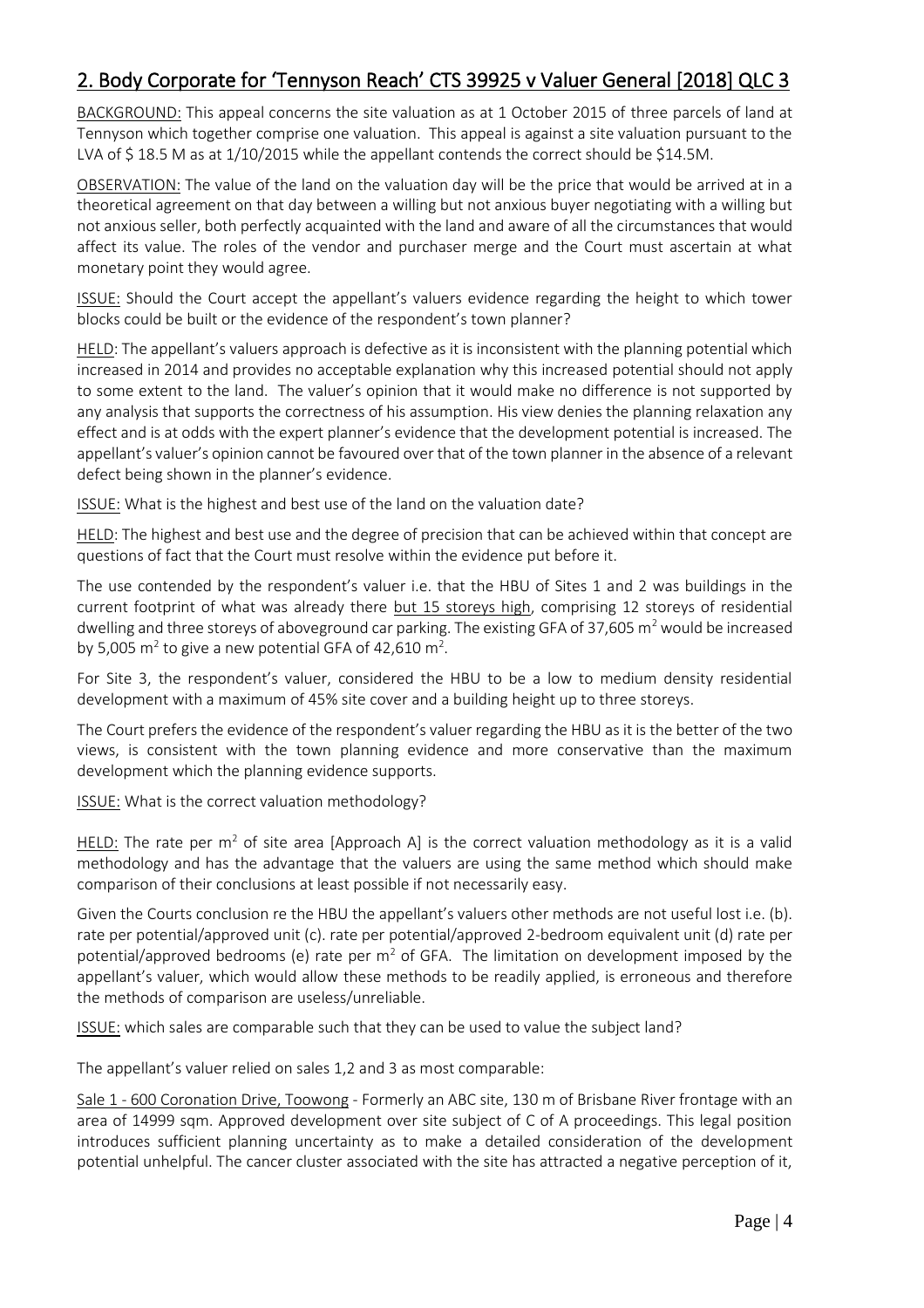and the pending appeal introduces a good deal of uncertainty. The shortcomings of the sale are significant. Especially influential is the existence of the appeal in relation to the development approval which puts a question mark over the highest and best use of the site, and therefore its comparability to the subject. It will be necessary to use considerable caution in applying it as a comparable sale; caution not extended to it by Mr Ladewig, who analysed the sale to show \$1,428 per  $\mathsf{m}^{2}$ 

Sale 2 - 20 Festival Place, Newstead *-* Sold vacant for \$23.35M (settled on 15 June 2015), with approval for a 25-storey development, obtained by the purchasers while it was under contract. an area of. Smaller than the subject (8,184 m<sup>2</sup>) with superior shape in a superior non-river front location with views over the river and CBD. Considered by the valuers to be superior overall to the subject land (used by both valuers).

Sale 3 - 295 Fairfield Road, Yeronga - land was formerly the RSPCA site and rubbish dump and is contaminated. Proposed development will be impact assessable Sold in August 2014 and settled in June 2015 for \$ 4,500,000. At 16,860 sqm the sale is smaller than the subject with a superior shape and an inferior location. The respondent's valuers major concern was verifying the costs related to decontamination, coping with flooding, and of constructing the community hall.

In addition to sale 2 the respondent's valuer also relied on Sales 4 to 11:

Sale 4 - 24 Kurilpa Street, West End - 7,630 sqm of High Density Residential (up to seven storeys). Sold on 28-9-2015 and settled on 30-10- 2015 for \$10.8M. The land is rectangular, has two street frontages, is significantly flood affected and has no river views. The site is considered superior in location, shape, access, exposure, and freedom from easements than the subject, inferior in area, zoning, potential building height, views and with comparable flood impact. A code assessable DA was made before sale and approved after settlement for 80 townhouses over three to four storeys. Issues concern comparability due to its small size and scale of development.

Sale 5 - 51 Ferry Road, West End - 6,381 sqm High Density Residential (up to eight storeys). Sold on 27-6- 14 for \$19,000,711 and settled 10-11-2014. On 12-11-2014 a code assessable DA lodged and approved on 27-2-2015 (DA = demo and 77 units over 7 levels). VG valuer-sale comparable in riverfront position and view, superior in location and shape, less flood affected, and free of easement but with inferior in zoning, building height, and access. Superior overall. APP valuer considered site had superior location and amenity but noted that 5,128  $m^2$  of improvements demolished and site was yet to be developed.

Sale 6 - 25 Donkin Street, West End - VG valuer accepted sale was high but considered it useable and her best sale e.g. area of  $16,823$  m<sup>2</sup>, riverside location and development potential were considered comparable. This land is zoned Mixed Use and High Density Residential, up to 15 storeys. The neighbourhood plan limits height to 12 storeys with 70% site cover in the mixed use area and 60% in the residential area. Sold on 18-9-2015 for \$82,500,000 and settled on 27-11-2015. The analysed sale price is \$80,545,300 which yields a rate of \$4,788 per  $m<sup>2</sup>$  of land area. The property was sold subject to development approval. On 2-12-2014 a code assessable development application and approved on 24-6- 2015 [demolition + 7 X 12 storeys buildings =982units]

VG Valuer advised by developer that DA value to \$3,000,000 site decontamination a \$5,000,000 cost and demolition \$2,000,000. Sale considered overall superior with comparable riverfront position and views, superior in location and shape, less flood affected and free of easements but smaller with inferior in zoning, maximum building height, and access.

APP Valuer noted the purchase by a local developer only six months earlier for \$25,650,000 and considered sale to an overseas developer via an off-market transaction to be above market value. He also noted that the site is yet to be developed and given the differing estimates, remediation must be considered uncertain.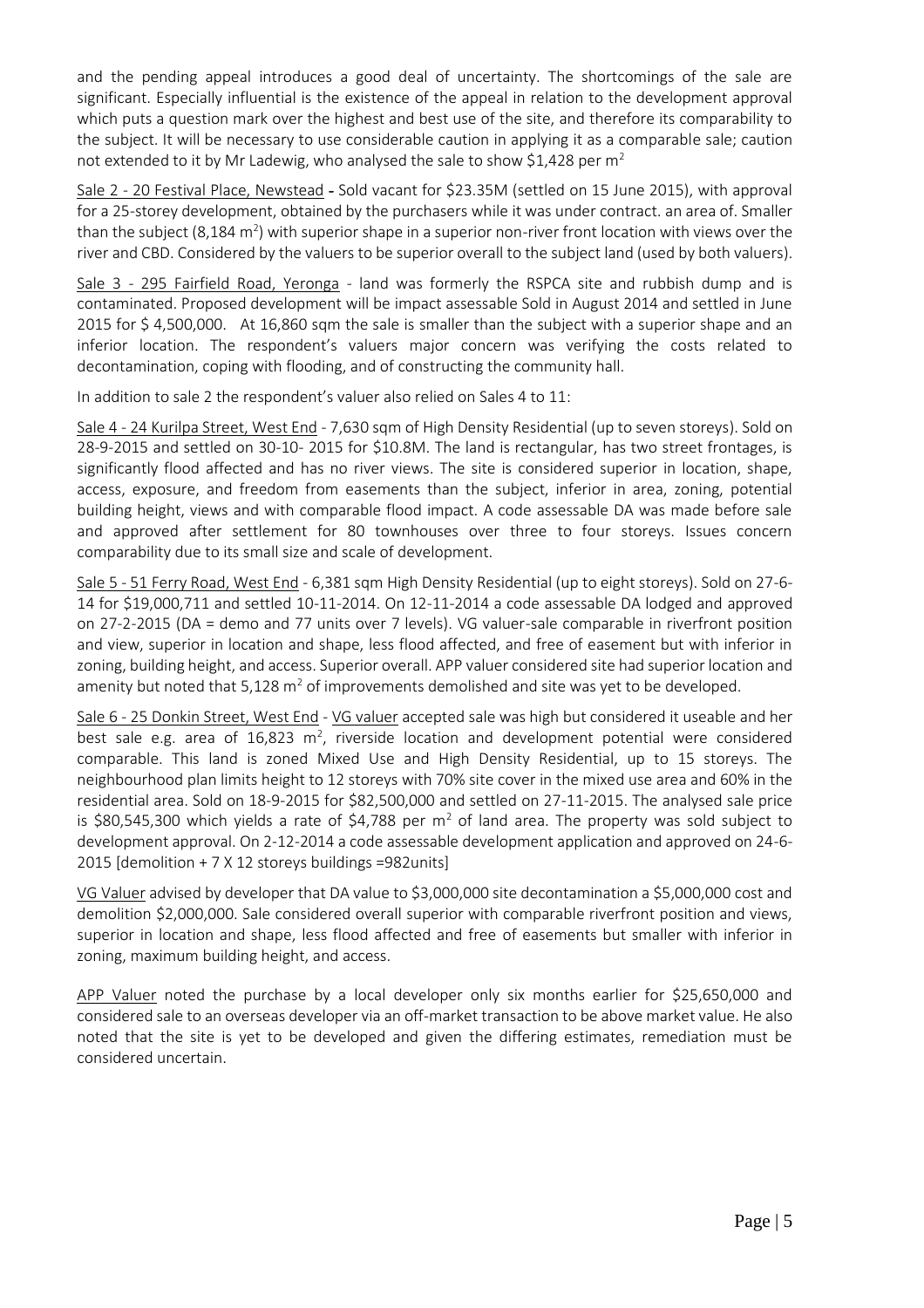Sale 7 - 90 Waldheim Street, Annerley - 5,147 sqm of land Low-Medium Density Residential development land. Sold on 13 May 2015 for \$4 200 000 which analysed to \$4,156,320, allowing for demolition cost and infrastructure credits (\$808/ sqm). Impact assessable DA was made on 14 May 2014 and decided on 4 November 2015. Development was to be two buildings, each of 3 to 4 storeys yielding 66 units of 1 & 2BR plus car and bicycle parking. VG valuer considered the site to be superior in shape, not affected by flood or easements, and with inferior location, zoning, building height, and view. It was seen as inferior overall. APP valuer difficult compare given relatively small-scale, of development scheme

Sale 8 - 30 Johnston Street, Bulimba - 6,553 m<sup>2</sup> block sold on 16-11- 2015 for \$9,650,000 (30-11-2015). Site has two street frontage and is zoned LMD Residential development (3 storeys). Sale analysed at \$9,728,538, which is \$1,485/sqm after demo/inf credits. On 30-11- 2015 a code assessable DA was made for demolition and construction of a three storey, 80 residential unit development with 137 basement car parks and 100 bicycle parks. This site is close to the river but does not have river views. Considered superior in location, shape and access, it is less impacted by flood and is inferior in zoning, building height, and views. Considered inferior overall by VG valuer and difficult to compare by APP valuer given superior location and small scale of the development.

Sale 10 - 26 Stevens Street, Yeronga - 1045 m<sup>2</sup> LMD Residential site (2 to 3 storeys) which sold on 9-2-2015 for \$780,000 (settled 10-8-2015). Sale 10 has two-street access, is flood affected and analysed to \$760,200 (demo \$8200/infra credits –rate \$727 per sqm) Proposed townhouse development not approved-but a code assessable 3 lot subdivision was approved 9-8- 2017. VG-Valuer considered sale comparable to Site 3 in location, and superior in shape and zoning with no easements. Smaller with inferior flood impact and views. Overall inferior. APP valuer found site difficult to compare given the size, and scale of development. APP valuer considered location to be inferior.

Sale 11-126-130 School Road, Yeronga - 1,619 sqm LMD Residential corner site for 2-3 storey development. Sale 11 analysed at \$1,742,250 and \$1,076 per sqm after allowing for demo of two houses and infrastructure credits. Sale was two sites that sold and settled on different dates. After the contracts were signed, an impact assessable development application was made (app 24-12-2014) re demo plus 14 townhouses over three storeys.

VG-Valuer- viewed sale 11 as superior to Site 3 in shape and zoning noting that it was flood free, had no easements and was smaller with inferior location and views. VG saw sale as inferior to Site 3 overall but superior in rate per  $m<sup>2</sup>$  due to its smaller area. APP Valuer felt sale was difficult to compare due to its size and scale of development but agreed location was inferior.

ASPECTS\* OF SALE 6- a sale must be indicative of the market to provide a useful comparison \*NB VG-Valuer reports purchaser "believed the decontamination would be \$5,000,000".

\*APP Valuer re sale date referenced to a caveat lodged in 11/2014 with settlement 11/2015. Analysis includes decontamination at \$5,000,000, noting that sale was for \$82,500,000 but sold 5/2014 ("6 months prior") \$25,650,000 to "a local developer" cf current sale which was an off market transaction to a Chinese developer "*indicates that the transaction was not in the conventional market where comparable sales would be expected to be found"*

COURT NOTED: *There was no other evidence that indicates that the market for this sort of property increased by the amount indicated by this sale, namely a little over 320% in that six month period. The earlier sale to a local developer indicates a sale to a purchaser familiar with the market. For these reasons, the Court could not place any reliance on this sale for the purpose of comparing it to the subject land. Ms Wang's description of it as the best sale available at the time shows significant reliance was placed on it when it is not useful at all.*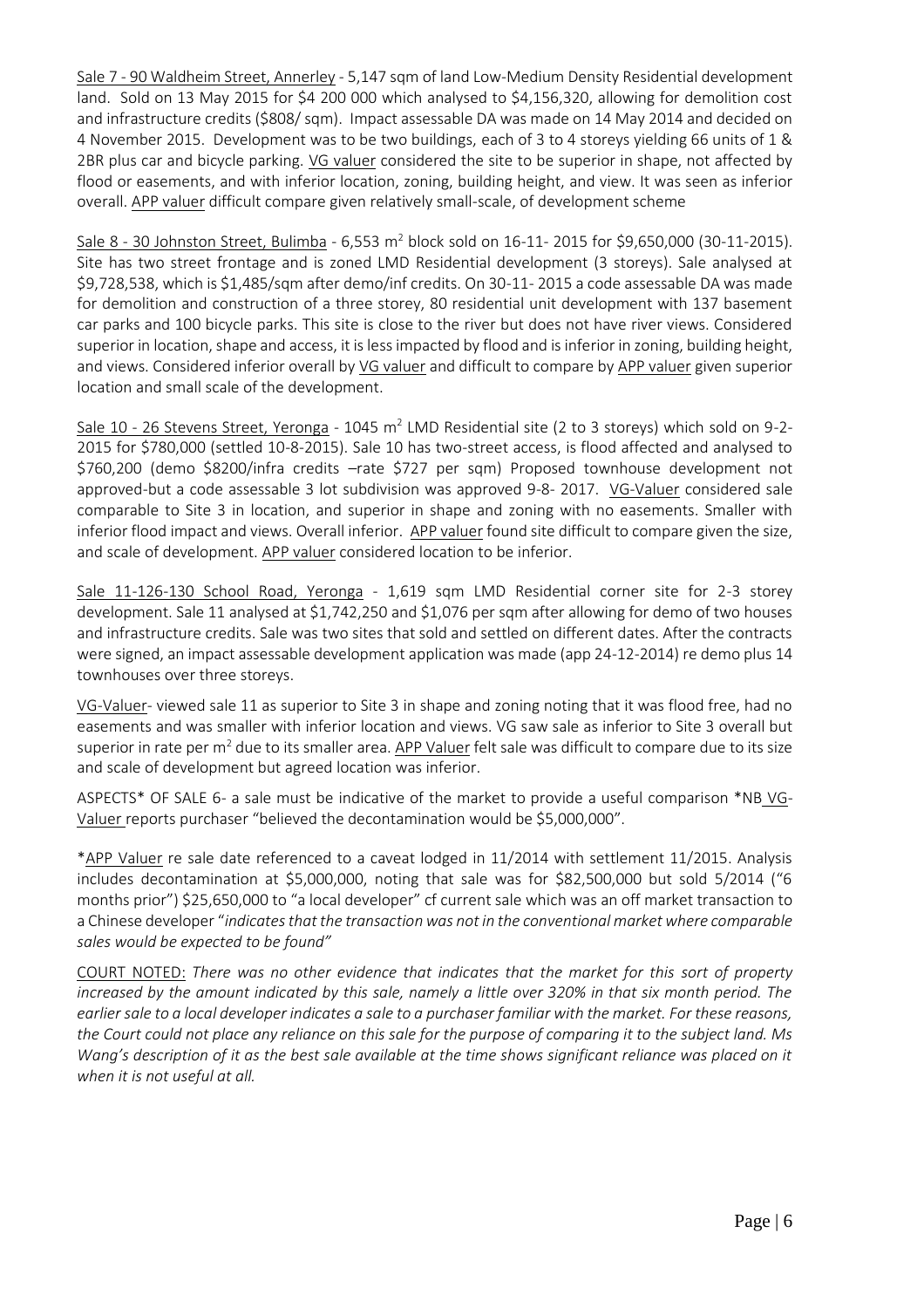Decontamination- Both valuers referred in the JER to an estimated remediation cost of \$5,000,000 however Ex. 33 tendered by the respondent reveals an estimated remediation costs of \$22,682,604. The result is that the evidence shows a huge range in remediation costs and although the purchaser may have relied on a \$5,000,000 estimate, this does not remove the uncertainty when the purchaser's decision on price is not able to be shown to be consistent with the market. Sale 6 must be excluded from consideration.

Discussion of Sales- The respondent relies on sales 2, 4, 5, 6, 7 and 8 to value Sites 1 and 2. The analysed sale price per sqm rates are (excluding sale 6):

### Sale 2: \$2,801 Sale 4: \$1,395 Sale 5: \$2,922 Sale 7: \$808 Sale 8: \$1,485

From this the VG Valuer adopted an unadjusted rate of \$1,615 "after considering sales evidence". Unfortunately, it was not explained how this figure was arrived at, so the Court has no basis upon which to be satisfied that it was properly arrived at.

After making a further allowance for flood 15%, easement 5%, shape 5%, and planning risk 10%, the VG valuer opined that an "appropriate rate of \$1,050 m<sup>2</sup> has been adopted for Sites 1 and 2".

HELD: *This explains the reduction to the adopted rate of \$1,050 but the weakness remains that it is not explained how the \$1,615 point was reached from the figures derived from the sales, either when including sale 6 or if it is excluded.*

The VG valuer relies on sale 9 (\$820/sqm), 10 (\$727/sqm) and 11(\$1,076/sqm) to find a rate for Site 3 to arrive at a rate \$770/sqm. An amount of 10% is deducted for planning risk and, in the JER \$700 is adopted. In Court, VG valuer deducted a further 5% for shape to arrive at \$665 per sqm for Site 3.

HELD: *There is no explanation as to why \$770 was correct although by inference it is explicable as conservatively in the range shown by the sales. This explanation, even though it is necessary to infer it, is more likely to be open in the case of Site 3. The range of values of sites comparable to site 3 is compact and by inference more safe, than in the case of Sites 1 and 2 where there is a figure sitting in a much broader range, the upper limit of which is much less than Ms Wang used, once sale 6 is disregarded*.

The Court observed: *The respondent does not have to justify the valuation, it is for the appellant to prove that valuation for which it contends is correct. The discussion has occurred as once the respondent introduces evidence, it is legitimate to consider it together with the appellant's evidence to see whether or not it has some weight in the appellant's case. Additionally, section 170(b) of the Act instructs the Court to "correctly make the valuation" so it must endeavour to do so within the constraints of the evidence before it.* 

### *It has become apparent that the sales in the JER relied upon by the respondent do not support the value claimed to be deduced from the sales [refer Q.3 of parties].*

### *The appellant's sales*:

APP valuer used the following sales:

Sale 1 is analysed to a rate of \$1,428 per sqm for the 14999 sqm land area indicating a value of \$21 418 572. Sales has uncertain development potential pending a decision of the Court of Appeal.

Sale 2 is common to both valuers, with an analysed rate of \$2,801 per sqm of land area.

Sale 3 the old RSPCA site, is now better understood due to evidence which became available during the course of the hearing. This sort of surprise is undesirable as it presents a challenge to the parties to consider the new material properly under the pressure of a hearing. As a result of the new material, APP valuer arrived at a rate of \$346 per m<sup>2</sup>.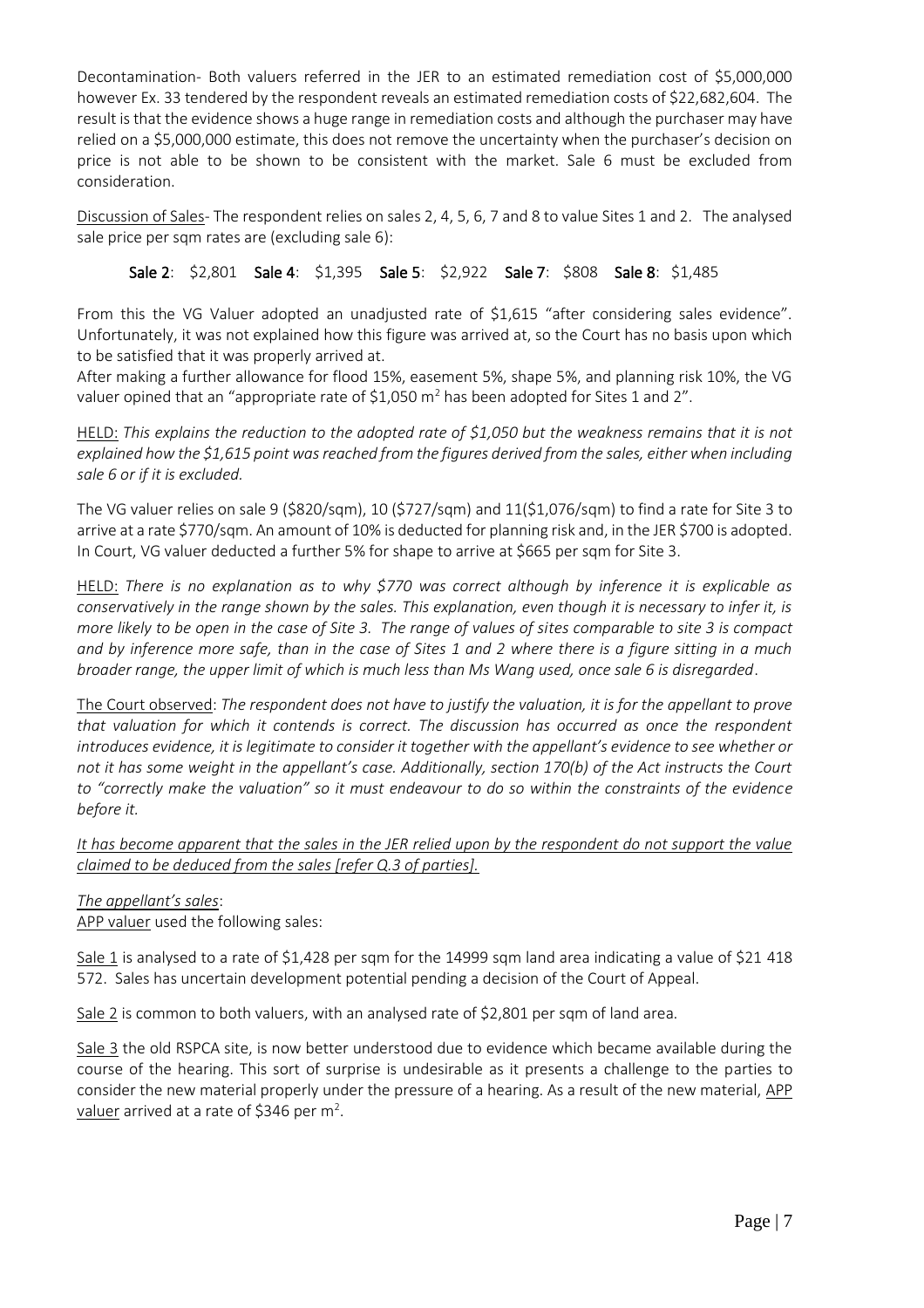APP Valuer - adjusted his rates per sqm to account for varying sale dates, although it was clear this was done APP Val has not explained how this was calculated. The adjusted rates were: Sale 1: \$1300/sqm: Sale 2: \$2688/sqm: Sale 3: \$237/sqm.

APP Valuer - using these sales, values entire subject land of 18,318 sqm within the range of the subject land in the range of \$775 to \$825 per sqm, rather than considering Site 3 separately. These rates produce an overall range between \$14,196,450 and \$15,112,350. APP Valuer has selected the half-way point, \$14,654,400, and adopts \$14,500,000.

That sale 2 is superior on a rate per sum basis is not in dispute. The rate used for sale 1 is currently supportable. It may be changed by the result of the appeal to the Court of Appeal, or it may not. This Court is entitled to decide this case on what is known now, while acknowledging the possibility of a future change. Sale 3 is clearly inferior to the subject, as is sale 1, for the reasons that have been given in detail.

The reasons for the differing approaches of the valuers in relation to Site 3 were not exposed. In the case of APP Valuer it is readily inferred that he did not distinguish Site 3 as he has valued all of the land as if it were one sale. This would seem unobjectionable. Ms Wang did not explain why she proceeded as she did, so it is not possible to prefer her method, which might have been possible if the reasons for using it had been explained.

HELD: The Court is satisfied on the evidence put before it that the value of the land will be, on a rate per  $m<sup>2</sup>$  basis, higher than that of sale 3 and less than that of sale 1. It is also satisfied that it will be much less than that of sale 2. The Court is further satisfied that the range contended for by APP Valuer is within the range of possible values of the land, that is to say, between the values shown by the rates per  $m^2$  of the land in sales 1 and 3. The land is clearly significantly superior to that in sale 3 and somewhat inferior to that in sale 1.

HELD: It is open to APP-Valuer to hold the opinion that the valued in the ranged between \$775 to \$825 per sqm and therefore a site value of \$14,500,000. APP-Valuer was repeatedly cautioned in relation to avoiding an argumentative approach when questioned. Such behaviour is inconsistent with the duty of an expert witness. Unfortunately had difficulty heeding the Court's warning. His evidence must be examined with caution. The Court will not exclude it on the basis of his behaviour in Court, looking instead at the evidence itself, however much its bearer did to weaken his own claim to being an independent expert.

HELD: The evidence called by the respondent does not support a finding that the Court should reject the appellant's evidence. Additionally, it does not establish a satisfactory basis upon which the respondent's value of \$18,500,000 could be accepted as correct. On the whole of the evidence, the Court finds that the appeal must be allowed and the valuation as at 1 October 2015 must be reduced to \$14,500,000.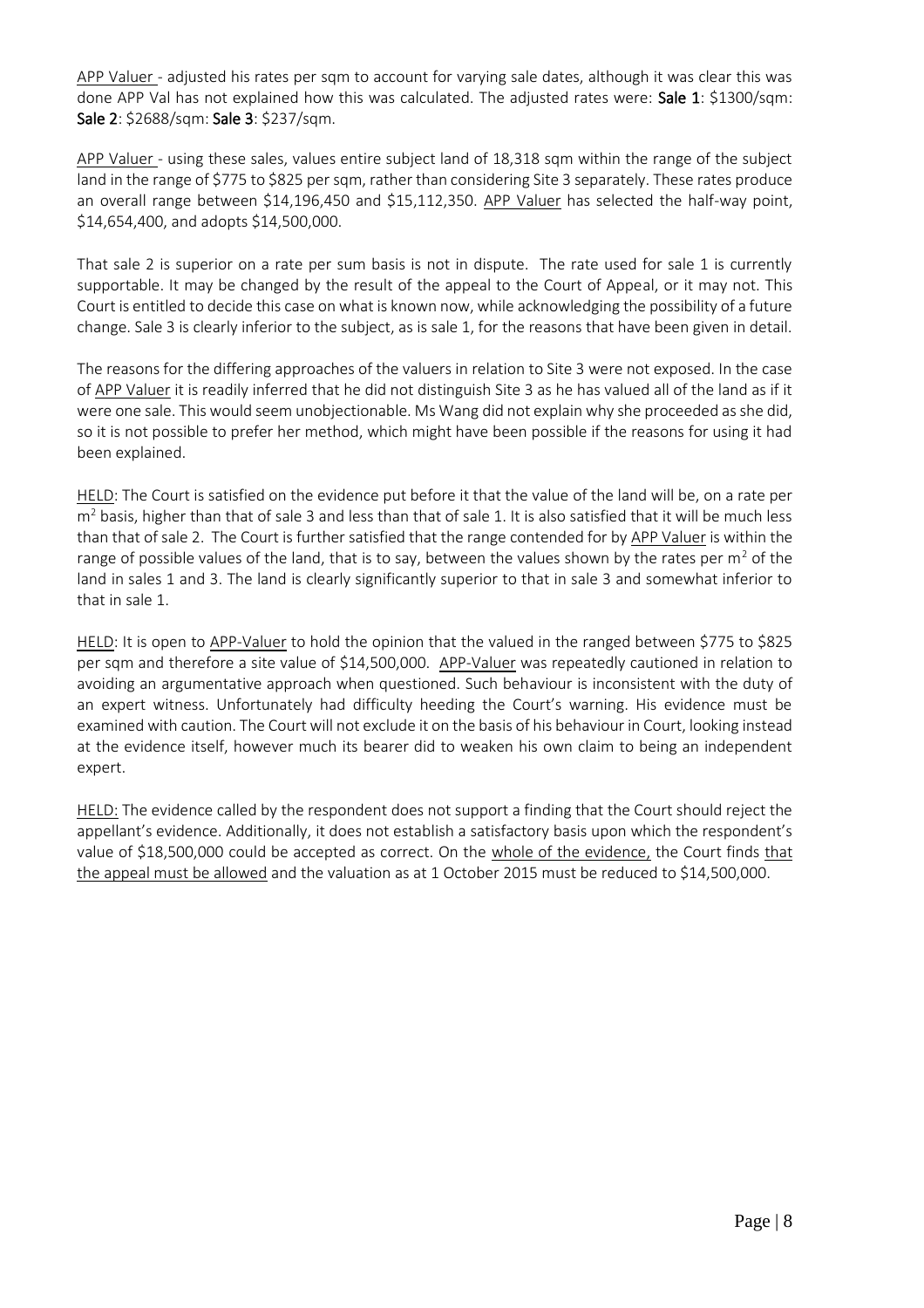### <span id="page-8-0"></span>3. Beydoun v Valuer-General [2018] QLAC 1

#### BACKGROUND:

The Valuer-General undertook a routine valuation pursuant to the *Land Valuation Act* 2010 (Qld) of the appellants 1,012m<sup>2</sup> parcel at 227 McLeod Street, Cairns. The date of the valuation was 1 October 2015 and the issued site value was assessed at \$305,000. The initial appeal to the Land Court was dismissed in a decision handed down on 14 July 2017. This decision concerns an appeal by *Beydoun* against the initial Land Court decision.

Ground of Appeal A - the Land Court failed to rely primarily in determining the value of the appellant's relevant land on the values or valuation of the adjoining block of land at 229 McLeod Street, Cairns to the appellant's land.

HELD: Ground A is based on relativity i.e. appellant's land value compared to a neighbour's value. This is not the question that was before the Land Court which, under section 170(b) of the *Land Valuation Act 2010*, may amend the valuation so that it is "correctly" made.

The Land Appeal Court has consistently recognised that relativity of valuations is desirable. It has also recognised that the relativity of valuations to each other does not establish that a valuation pointed to for the purpose of showing correct relativity is itself an accurate valuation. Decisions e.g. *Bignell v Chief Executive, Department of Lands indicate that* it would be incorrect to rely primarily on the valuation of the land adjoining the subject land for the purpose of valuing it. Ground of Appeal "A" must fail.

#### Ground of appeal B - the Land Court relied primarily on valuations elsewhere in the neighbourhood of sold real estate.

In the Land Court the VG relied on the evidence of a registered valuer who the Court noted, analysed three sales chosen as the most comparable considering their size, location and zoning. The appellant did not propose any other sales for consideration.

The Court noted the following general principles:

- The basis for assessment of unimproved value is the use of sales of vacant or lightly improved parcels of land *Grahn v Valuer-General*.
- Maintenance of correct relativity is important for rating valuations, the use of the principal of relativity should not be preferred to the exclusion of relevant (even if not ideal) sales evidence. *Fisher v The Valuer-General*
- If possible, the Valuer-General should obtain uniformity between different blocks in the same land category or type but should do so (preferably by reference to sales of comparable land) by correcting inaccuracies rather than by making an inaccurate assessment in order to secure uniform error. *Barnwell v The Valuer-General*

For the reasons that have been given, Ground of Appeal "B" is not a proper basis upon which to criticise the decision of the learned President which was made in accordance with the correct approach in the use of evidence of sales.

Ground of Appeal C - The Land Court placed too much weight on arbitrary assessment of the value of land divorced from improvements (like a house) of property sold in the neighbourhood.

- The Court relied on the evidence of the sole expert witness, a registered valuer with approximately 30 years' experience in the Cairns area.
- It would be incorrect to categorise the valuer's expert opinion as arbitrary, it is an expert's report of her opinion. The appellant had and took the opportunity to cross-examine the valuer on the report.
- Accordingly it is not a valid criticism of the learned President's decision that weight was placed on the value of land divorced from improvements upon it, such as a house. That is the correct approach. Ground of appeal "C" is not made out.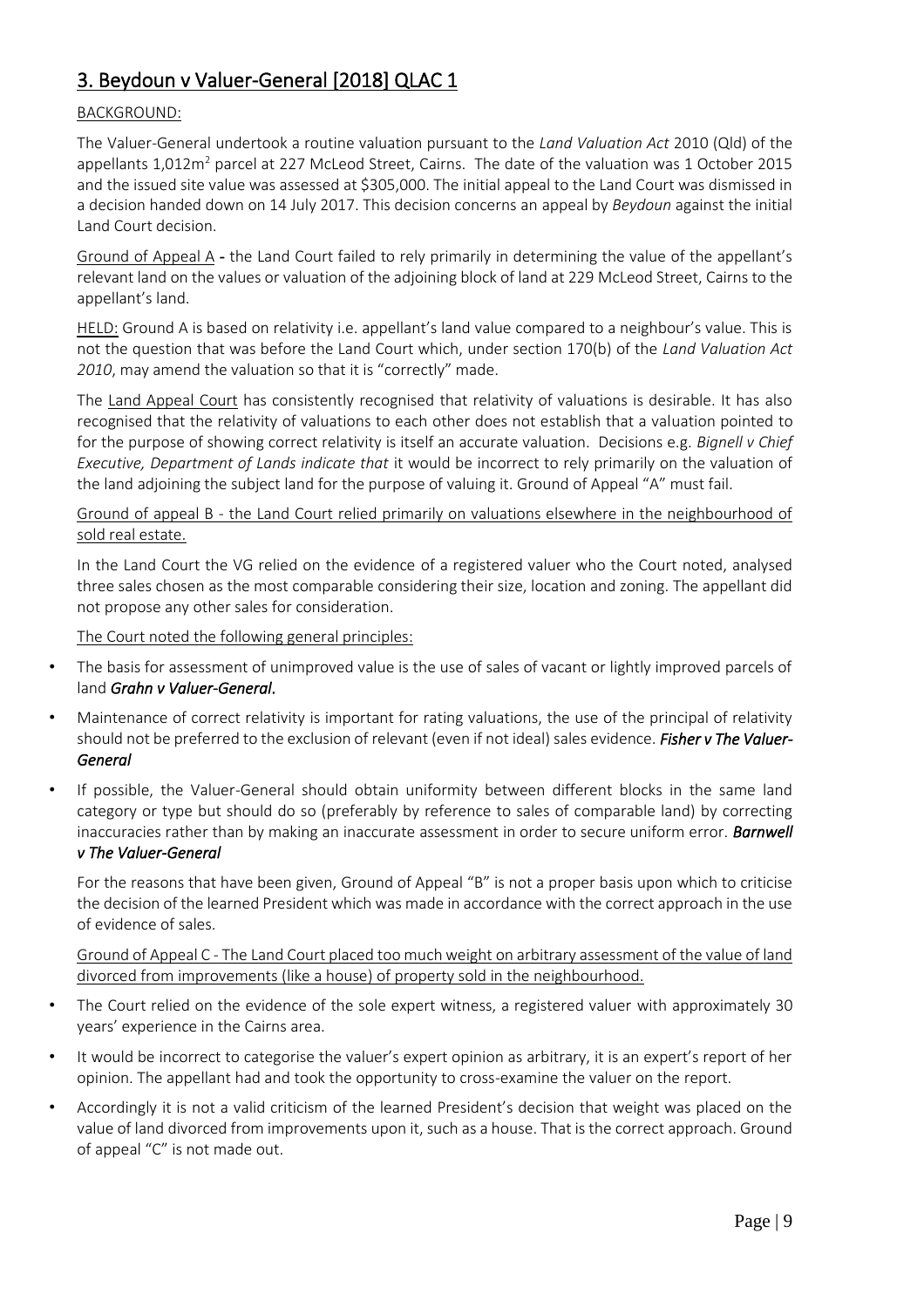Ground of Appeal D - The Land Court did not give sufficient weight to the Respondents their own current assessment of the value of land adjoining the appellants land at 229 McLeod Street, Cairns.

- The only expert evidence was that given by the VG. The expert valuer provided an opinion which was persuasive to the learned President and was not contradicted by any competing expert evidence.
- The appellant did not have a valuation assessment arrived at by a method which the Courts have decided would be reliable.
- This Court has also recognised the reliability of valuations based on sales. As was said by this Court in *N.R and P.G Tow v Valuer-General*:

*"Courts of the highest authority have laid down that the test of value is to be found in the sales of comparable properties, preferably unimproved, on the open market round about the relevant date of valuation and between prudent and willing, but not over-anxious parties".*

HELD: the evidence shows that the Land Court did not fail to give sufficient weight to the respondent's opinion of the value of the adjoining land. As noted, since the appellant's opinion was not that held by a suitably qualified expert and was not based on a value disclosed by a sale, it was inevitable that it was accorded less weight than the expert's opinion based on a comparison made using sales evidence.

For these reasons ground D must also fail.

Ground of appeal E - The Land Court did not give sufficient weight to the distinctive defects of the Appellant's land compared to the adjoining land at 229 McLeod Street, Cairns namely:

- Frontage and Drainage
- Site level/Water runoff no remedy
- Narrow Frontage ability to demolish/construct

#### HELD:

Frontage and Drainage: -The decision of the Land Court considered the aspects of frontage and drainage, along with the appellant's statement that substantial costs would need to be incurred in order to rectify the drainage problem. The Land Court has not been shown to be in error in this regard.

Site level/Water runoff - no remedy: The Land Court accepted the respondent's valuer's opinion that if the land was vacant, the drainage issues could be dealt with by minor earth works. The Land Court did not fail to appreciate these aspects of the case. The Court accepted the evidence of the valuer in regard to them when they were not contradicted by any expert evidence. This is a decision which it was open to the Land Court to make and has not been shown to be in error.

Narrow Frontage - ability to demolish/construct: The Land Court considered these aspects, noting that the Valuer accepted that the narrow frontage was a disadvantage. The assertion that the value should not be assessed purely on its area without taking into account its unique defective features is not of assistance to the appellant. The unique defects to which the appellant refers are clearly dealt with in the reasons of the Land Court and have already been discussed.

Appeal ground E has not been made out.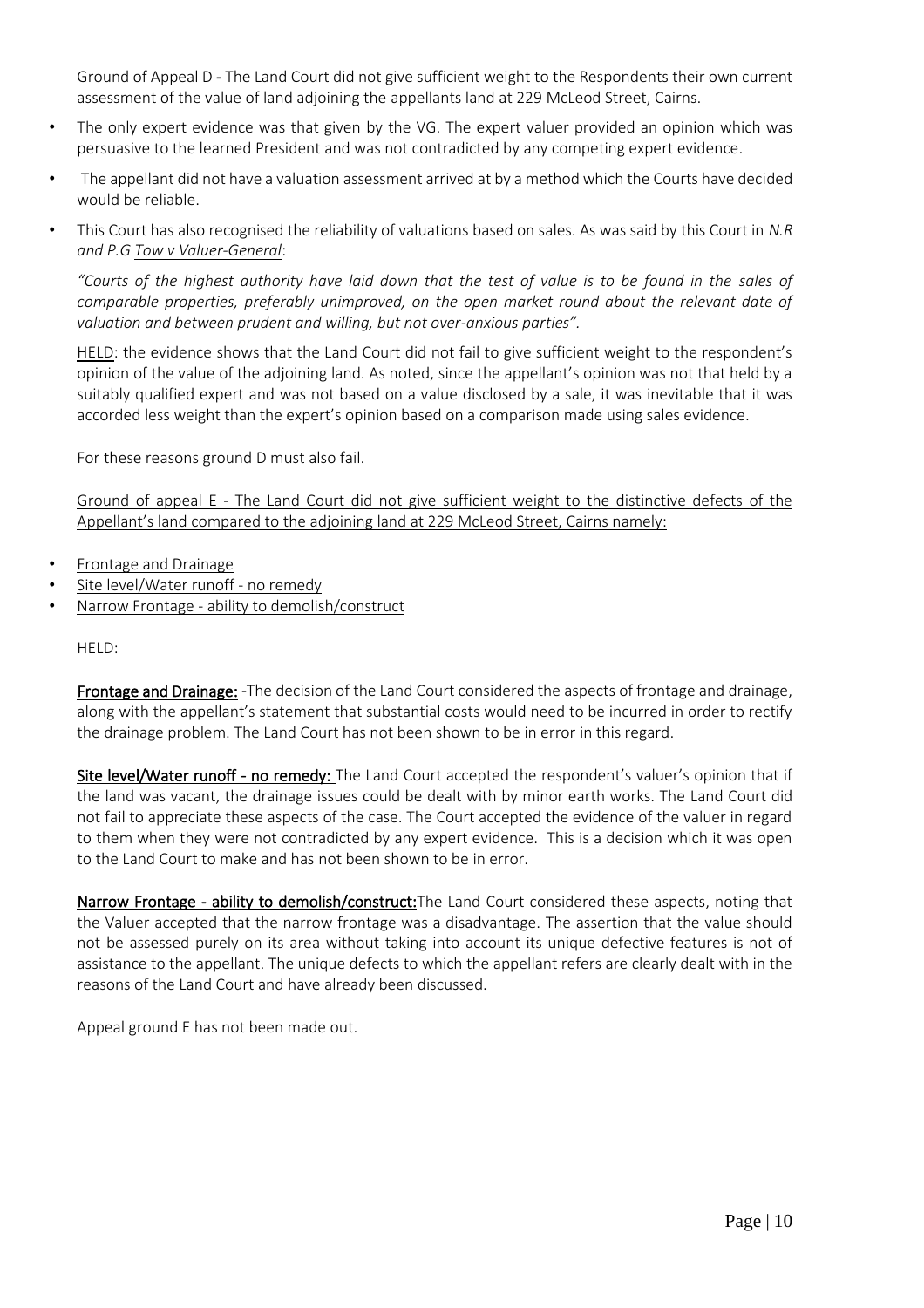### <span id="page-10-0"></span>4. GPT Limited v Valuer-General (No. 2) [2018] QLC 9

The appellant, GPT, appealed against the Valuer-General's valuation of GPT's land situated at 123 Eagle Street, Brisbane as at 1 October 2012. (Riverside Centre). Valuer-General's valuation as at that date was \$87,000,000 - GPT has initially contended for a valuation of \$68,900,000, but its final position was \$62,000,000.

Land Court determined the site value as at 1 October 2012 to be \$70,800,000.

ISSUE 1 - RIVER FRONT WALL - The primary question whether works done below ground level near the Brisbane River were site improvements as envisaged by s  $23(1)(e)$ -(h) LVA or were excavations, footings, foundations and/or underground building levels as envisaged by s 23(3) LVA and therefore non- site improvements.

The Court noted the following matters:

- Both parties engineering experts concluded that the river wall was an integral part of the Riverside Centre but differed re it being a site improvement re s 23 of the LVA. NB - GPT's expert engineers concluded that the riverfront wall is an integral part of the basement carpark and the Riverside Centre was accepted by the Court.
- GPT contended that s 23(1) concerns things "done to the land" which are "site improvements" i.e. things done to the land rather than development upon the land.
- Court considered Explanatory Note to LVA Bill The definition will clearly state that site improvements 'to' the land will form part of the valuation. Those improvements that do not improve the land or are associated with the construction of a building, for example, an excavation that merges with the building, will not form part of the site valuation."
- GPT's engineering evidence, which the Court accepted is that the river wall is an integral part of the foundations of the development. The river wall cannot stand on its own without the other footings and foundations, and neither can the other footings and foundations stand without the river wall.
- The Court further noted that difficulties for the Valuer-General do not end there, as s 23(3) of the LVA is conclusive on the facts of this matter. Section 23(3) provides as follows:

*(3) Also, excavating the land for any of the following is not a site improvement—*

*(a) footings or foundations;* 

*(b) underground building levels.* 

*Example of an underground building level—*

*an underground car park*

• HELD: regarding the application of s 23(1) of the LVA, there is no doubt on the basis of the finding of fact that the river wall was constructed as part of the building project for the 123 Eagle Street tower. It forms an integral part of the Riverside Centre. The building would be unable to stand but for the existence of the river wall as part of its footing stand foundations and underground building levels.

ISSUE 2 - VALUER IMPARTIALITY - should GPT's valuer be disregarded as an expert witness because he has 'advised and represented the appellant for over 10 years in relation to its site valuation issues' concerning 123 Eagle Street? Of what relevance are earlier Court decisions/findings involving the appellant's valuer?

EARLIER COURT DECISIONS: The Court noted that the correct legal position is that the appellant's valuers evidence must be assessed in this case without reliance on other findings by other Courts.

APPELLANTS 10 YEARS OF ADVICE & REPRESENTATION TO GPT - the Court confirmed interstate judgments which observed that from a practical point of view an owner would consult who they thought was the best valuer for advice regarding a statutory valuation & that in cases where that valuer had some earlier involvement it would be impractical to have to abandon that valuer as a witness in an appeal.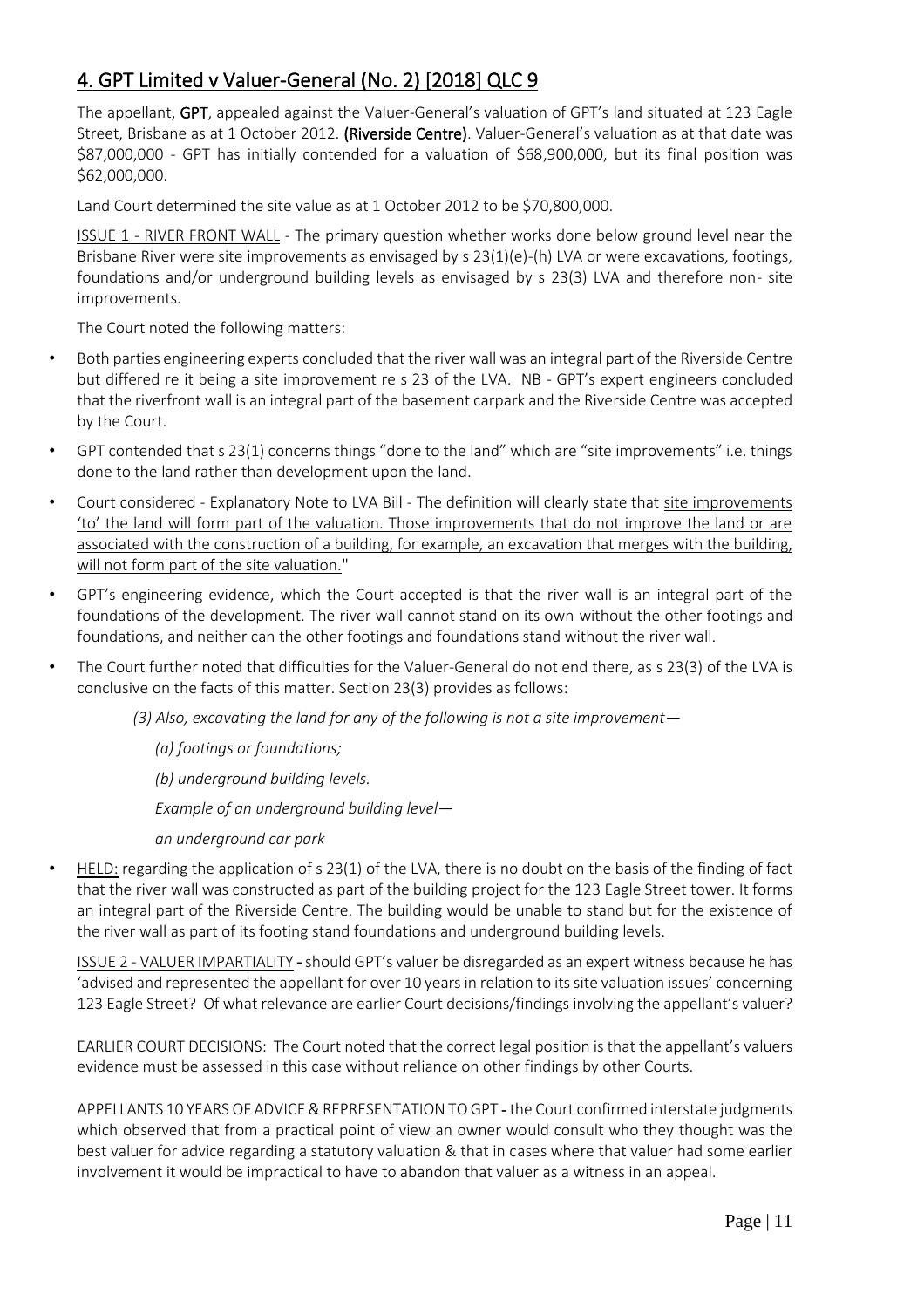#### COURT NOTED:

- 1. No allegation by GPT that the VG Valuer should not be accepted as an expert on this basis VG valuer had for some time been valuer and team leader for CBD valuations including 123 Eagle St.
- 2. If, however, the Valuer-General's submissions are correct, by logical extension the VG's Valuer would be in the same position, such an outcome would make untenable for both appellant's and the Valuer-General in LVA appeals.

The Court noted there were aspects of the evidence of both GPT valuer and the VG valuer that it did not accept, but this did not mean that their status as experts or impartiality was not accepted.

3. The Vision Sale 111 Mary Street - "forced sale" and added value of "basement excavation".

The 111 Mary Street sale took place in July 2010. It has a site area of 5,478  $\text{m}^2$  and the sale price was \$41,800,000.

It was common ground that the 111 Mary Street sale was a "forced sale" as the owner/developer of that site had gone into administration and, as a result, the site was sold by the administrators. VG valuer viewed this fact & his enquiries, is enough for him to disregard the sale. GPT valuer viewed his enquiries as confirming that the sale was properly marketed and able to be relied on.

Court confirmed view expressed in *Macarthur Central v Valuer-General (No.2)* that:

*"Sales by liquidators, like those by mortgagees, demand close scrutiny before being accepted as evidence of market value. There is insufficient evidence about the circumstances of the sale to overcome the usual caution exercised in relation to sales of this nature. On the evidence, the Court could not rely on this sale, with any confidence, in valuing the subject lot."*

*The decision (LAC) in Mayne Property Development Pty Ltd v Chief Executive, Department of Natural Resources concerning a mortgagee in possession sale was also noted:*

*"In the absence of any direct evidence as to what occurred, we agree with the learned President (Trickett) that the sale must be disregarded in this case. We cannot be assured that, even assuming the mortgagee met its statutory obligation, the sale was made without coercion or was not influenced by factors peculiar to the particular mortgagee and purchaser."*

HELD: (accepting VG submission & rejecting sale) it is only when it can be established that the sale was consistent with the market price for such properties that the value derived from the sale can give comfort to the Court in relation to meeting the requirements for the Spencer test and s 18 of the LVA.

ISSUE 3 – THE VISION SALE - 111 MARY STREET - Added value of "basement excavation" \$10,000,000 - The Court accepted the evidence that there were major concerns for the safety of the excavation at the time of sale, as the initial rock anchors had reached their lifespan and the remainder would expire over the following 10 months and that the administrators had received expert opinions regarding the options available to deal with any concerns that might arise regarding the excavation.

#### HELD:

- Clearly difficulties and concerns that potential purchasers have as regards the excavation in general and the state of the rock anchors in particular.
- Even if the sale was accepted there was insufficient evidence to convince the Court of the GPT valuer's calculation of \$10,000,000 in added value as a result of the excavations.

### ISSUE 4 - DIFFERENT APPROACHES - MODEL LITIGANT - 304 GEORGE STREET - VG ANALYSIS

• GPT submits that the Valuer-General has adopted a different position for the sale of 304 George Street in the current case, to what it did in *Brisbane Square* i.e the effect of the Valuer-General's conduct is to assess the site value of 304 George Street as at 1 October 2013 at \$61,500,000, but analysing a sale at \$64,720,001.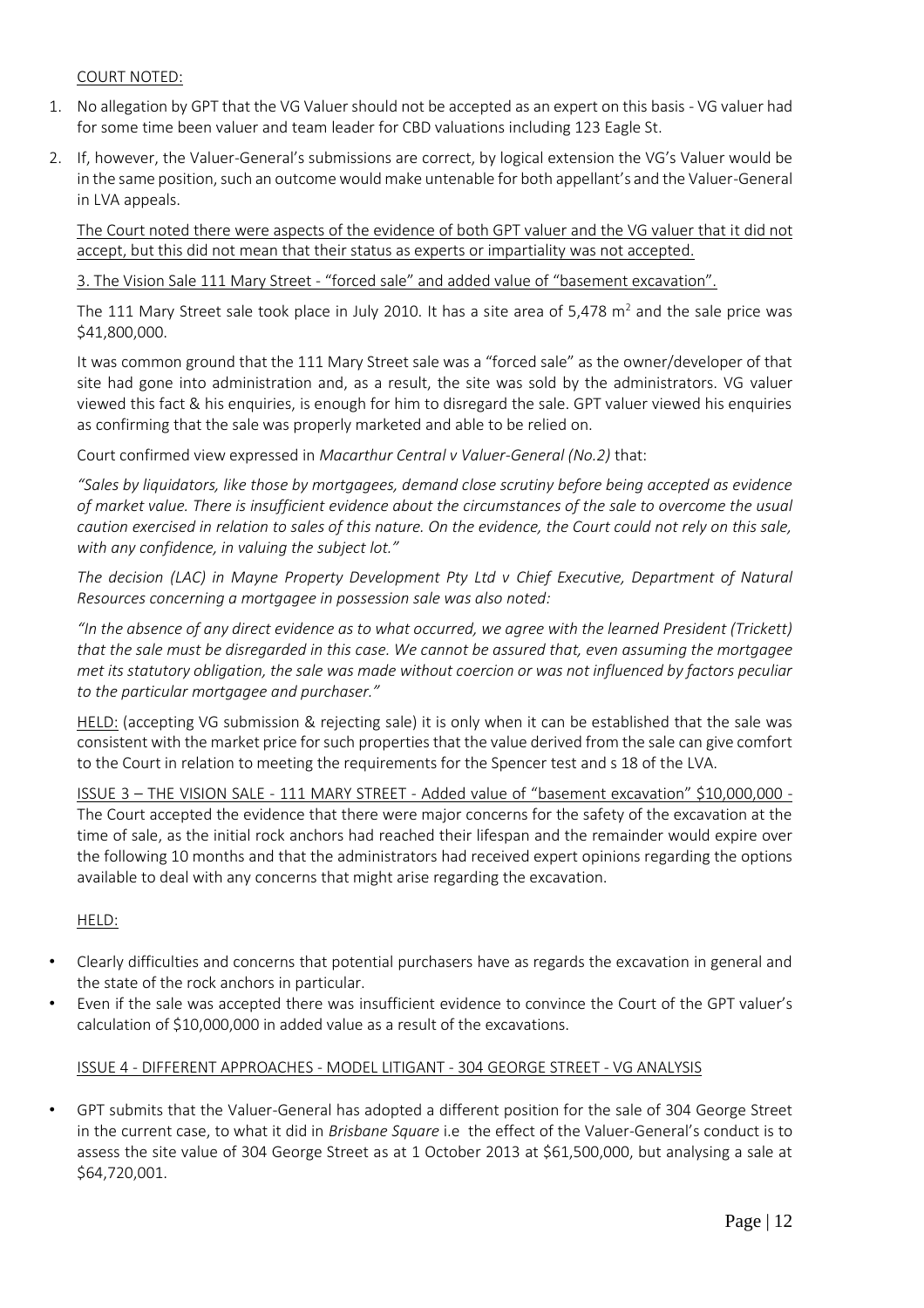- As GPT puts it, it is highly undesirable and unfair for the Valuer-General to urge the Court to adopt the sale value as analysed by one of its employees in circumstances where the Valuer-General applied a different rate to the land and the valuer agreed that the applied value is reasonable i.e. \$61,500,000.
- GPT contended that to treat citizens differently in like litigation is not only contrary to authorities, but also conflicts with the *Model Litigant Principles*, noting that the first principle is "acting consistently in the handling of claims and litigation".

The submissions by GPT concerned the certain principles within which are set out below:

- Rule 1 Fairness The State and all agencies must conduct themselves as model litigants in the conduct of all litigation by adhering to the following principles of fairness: acting consistently in the handling of claims and litigation, endeavouring to avoid, prevent and limit the scope of legal proceedings wherever possible, where it is not possible to avoid litigation, keeping the costs of litigation to a minimum not contesting matters which it accepts as correct.
- The Valuer-General contended that the model litigant is not required to adopt the same position in litigation regardless of what contentions the model litigant faces and further, that the model litigant, like the Court, is bound by the LVA and is also limited by the evidence of appropriately qualified experts who must be true to their oaths.

### The Court noted:

- The actions of the VG in adopting a different analysed value for 304 George Street in the current case to that adopted in the *Brisbane Square* were troubling, more so, when the position adopted by the VG in *Brisbane Square for* 304 George Street was for a sum identical to the issued valuation for 304 George Street for 1 October 2013.
- ……the Crown has an overriding responsibility to act fairly in issuing and defending valuations, which extends to the Crown analysing the same sale in different cases for valuation purposes under the same legislation (being the LVA) in the same way.
- The Court was not prepared to hold the Valuer-General to the concession re the analysis of the 304 George Street sale in *Brisbane Square appeal,* GPT contended for a form of issue estoppel.
- The Court was satisfied that there was, in effect, a finding by President Kingham as to the analysed value of the 304 George Street sale in the sum of \$61,500,000 and although not bound by the decision, was informed by it and may take it into account.
- Further noted that the site valuation made by the Valuer-General for 304 George Street as at 1 October 2013 is in the sum of \$61,500,000 and was informed by that statutory site valuation.

ISSUE 5 – SITE PENALTY ISSUE - should be a 10% deduction to the site value of 123 Eagle Street because site conditions on the subject made it more expensive to develop? It was common ground between the valuers that a separate 5% allowance should be made for flooding impacts.

GPT contended that the site conditions on the subject site are plainly more difficult than the conditions on the comparable sites, particularly 304 George Street. GPT's valuer proposed a site penalty of 10%.

The VG Valuer made no deduction on the basis of site penalties.

The 10% discount adopted by GPT's valuer was attributable to the following factors GPT's valuer is as follows:

- The utility of the existing improvements, if deemed to be site improvements and how they assist or hinder the development of the land;
- The nature of the soil conditions of the subject land;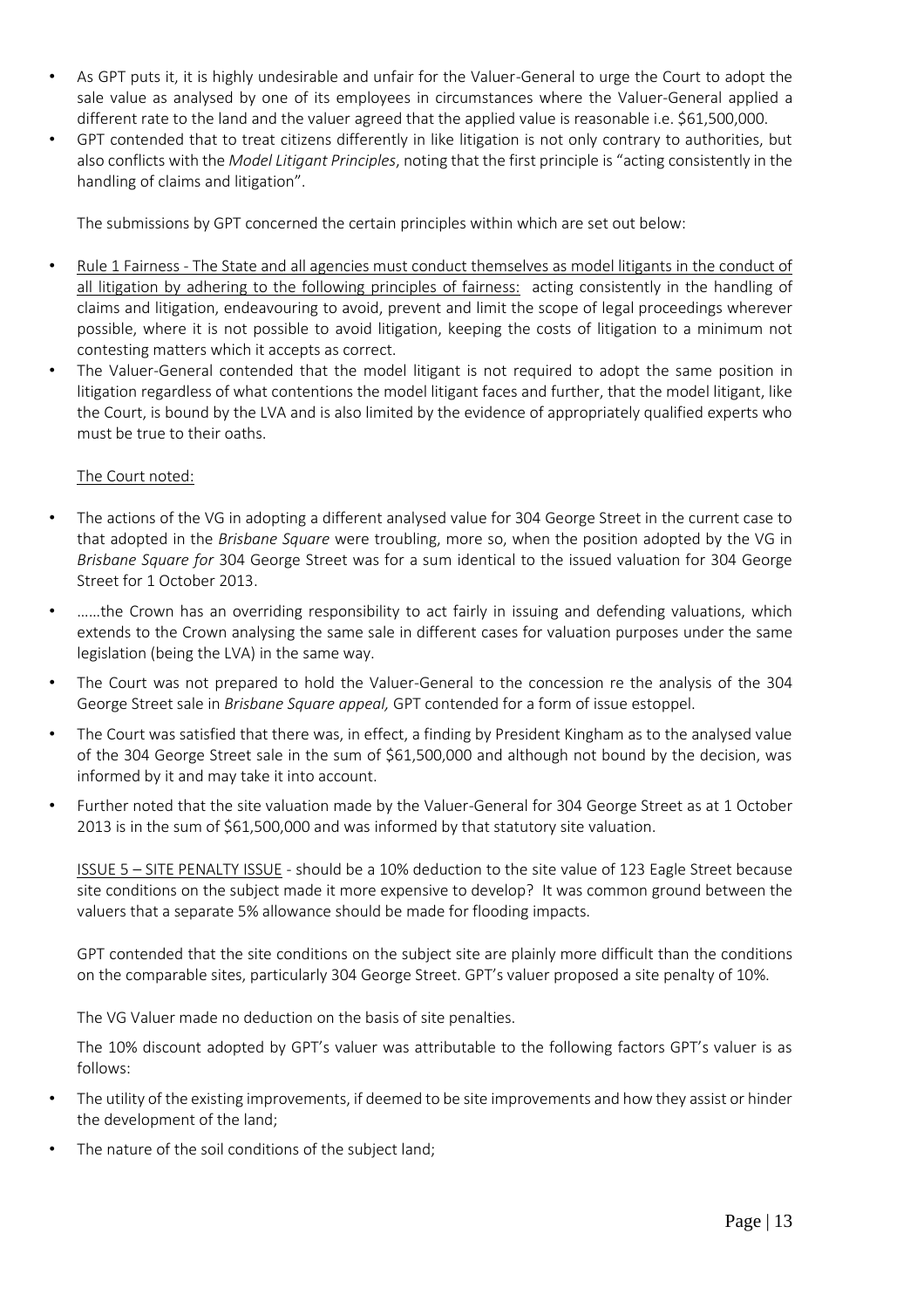- The presence of acid sulphate soil;
- The presence of flooding;
- The groundwater table;
- The need to excavate rock;
- The requirement of retention systems in developing the land adjacent to the river; and
- The easements burdening the land impacting on construction.

#### HELD:

Site penalty - the evidence in this area suggests a potential for doubling re specific impacts upon site penalties examples:

- Flooding an agreed allowance of 5% was already in place. GPT valuer's evidence re the distinction for an additional allowance as a site penalty is unsatisfactory. This is a classic case of doubling up and the site penalty allowance of 10% must be rejected.
- Rock Excavation this factor was relied upon by GPT's valuer in support of a 10% allowance however the expert evidence is that rock extraction was a major factor re the development of 304 George Street and would therefore seem to have already been included the comparative analysis and therefore any further allowance would be a doubling up.
- Easements impacting on construction the comparative sale approach between 304 George Street and the subject has resulted in the application of burdened/unburdened rates to the 304 George Street sale and therefore a further allowance for easements as a site penalty for 123 Eagle Street would doubling up.

#### CONCLUSION:

123 Eagle Street involves greater engineering challenges than 304 George Street, some of which have been taken into account, while others have not.

As already pointed out, as a matter of legal principle, it is considered that that the better approach is to include all such issues as part of a comparable sales approach wherever possible. This avoids the dangers of doubling up, however, that there may be cases where that is either difficult or not appropriate.

Doing the best that it can on the evidence and having regard to the findings of fact the Court considers a site penalty of 5% appropriate.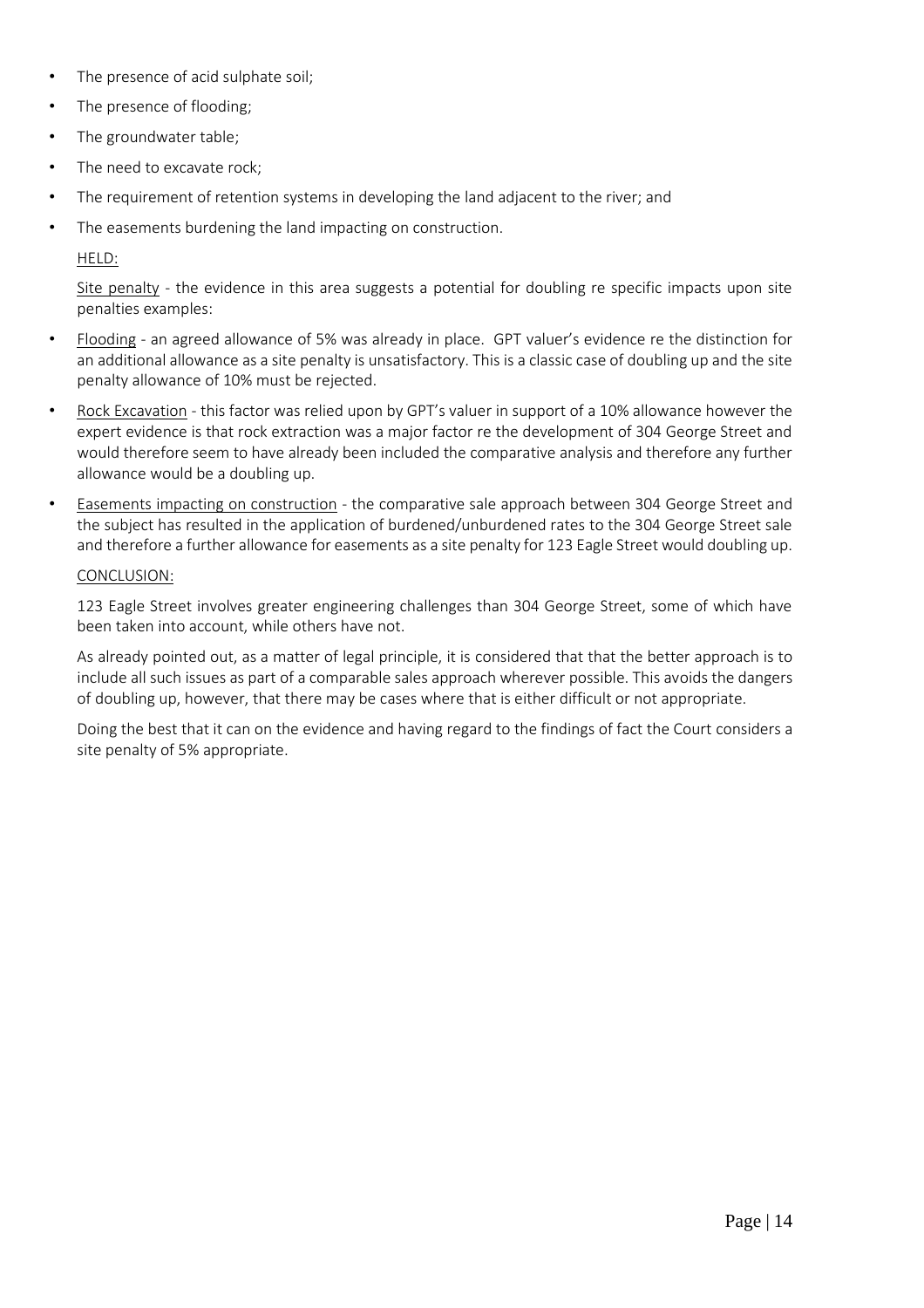### <span id="page-14-0"></span>5. ISPT Pty Ltd v Valuer-General; ISPT Custodians Pty Ltd v Valuer-General [2018] QLC 6

### BACKGROUND:

The decision concerns two appeals, the first LVA023-17in respect of land located at 345 Queen Street Brisbane having an area of 2,979  $m<sup>2</sup>$  and an issued value as at 1-10-2015 of \$49, 500,000, the second, LVA025-17 concerns land located at 100 Creek Street Brisbane with an area of 1,722  $m^2$  and an issued value of \$ 28 000 000 as at 1-10-2015.

ISSUE 1 - Is an adjustment required for student accommodation "infrastructure concession" in an analysis of 97 Elisabeth Street and 38 Wharf Street?

HELD: It was clarified in cross-examination that that calculation seemed to have been done by a town planner not a valuer, although the identity of that person was never revealed to the Court nor was the basis for the figure. It is difficult to see how any proper weight can be given to figures of such magnitude when no proper explanation for their generation has been given to the Court. Accordingly, no adjustment should be allowed for the student accommodation infrastructure concession in the way in which Mr Jackson contends it should. The proposition advanced the respondent's valuation expert that the infrastructure concession may have been something which was influential upon the purchaser but not relevant to the vendor is accepted.

ISSUE 2 - In a proper analysis of the sale of 55 Elizabeth Street is an adjustment required for the Development Approval or the prospective tenancy of the ATO?

HELD: the appellant's valuation expert observed that there was no particular science behind the 5% adjustment. He considered was the minimum allowance that one could make to reflect the benefits that the purchaser obtained. This observation is entirely unhelpful and on the basis of this evidence the Court is unwilling to make any adjustment to the sale if weight were to be placed upon it.

ISSUE 3 - Is an adjustment required for existing excavation or holding costs in any proper analysis

### of the sale of 304 George Street?

HELD: The appellant's valuation expert does not give the sale particular weight. The respondent's valuation expert conceded an analysed price of \$61,500,000 in *Brisbane Square*, which at a rate per m<sup>2</sup> rate of \$7, 793 is not altogether different from the \$7,767 m<sup>2</sup> value developed by Mr Jackson. In the *Suncorp* decision, the Court accepted Mr Jackson's analysis of the rate per m<sup>2</sup> in preference to the analysis of Mr Hart, as it included a proper allowance for the excavation, and as there was no delay, the holding costs allowed were not required. In any event, the sale occurred more than two years prior to the date of valuation and that effluxion of time is relevant notwithstanding the dearth of comparable sales. The Court is satisfied that the 304 George Street sale is of limited utility to the valuation exercise necessary to resolve this appeal.

ISSUE 4 - are the sales are properly compared with the appeal properties in order to arrive at

their valuation?

HELD:

- 1. The Court accepts the following submissions on behalf of the appellant:
- a. The 2014 sales at 443 Queen Street, 240 Margaret Street and 30 Albert Street are sales in a different market for a different use and are of limited comparability.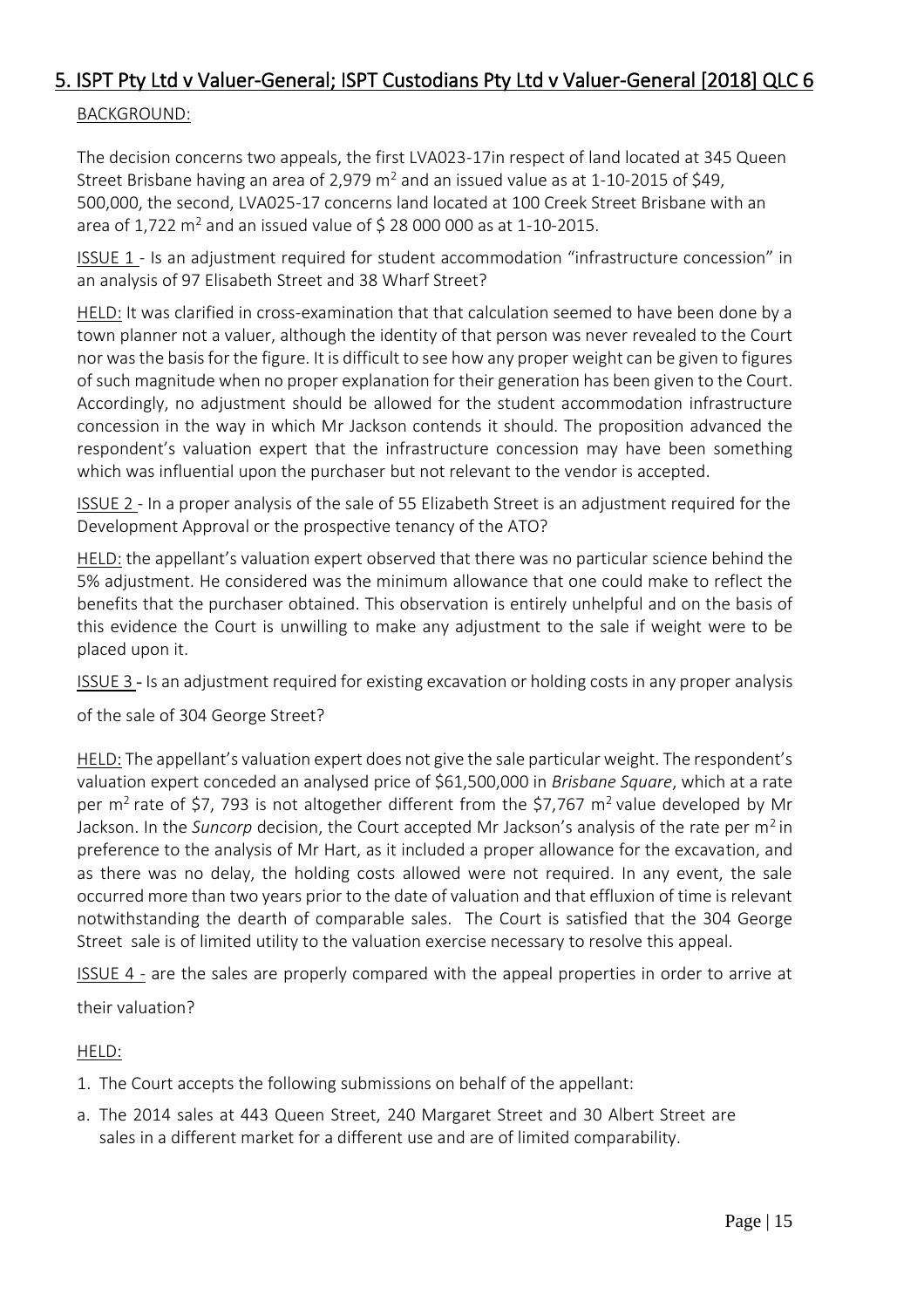- b. The appellants valuation evidence that they were sales into the peak of the residential market and that this market no longer existed at the same level at the date of valuation is accepted.
- c. It is particularly curious that the Valuer-General can maintain a position that the same five sales that supported the valuation when the subject sites were considered to have a residential highest and best use can support the same valuation despite the change to highest and best use to commercial.
- 2. The sale in February 2011 of 55 Elizabeth Street is at a time so distant, and the formation of the contract at an even more distant time, to preclude any substantial reliance upon it. There is insufficient evidence to satisfy the Court that the market deteriorated between that time and the date of valuation.
- 3. The three 2015 sales were predominately for student accommodation, a quite different use and not in any way similar to the subject sites. Further, these sales were not in that part of the CBD colloquially referred to as the 'golden triangle'.
- 4. The appellant's valuation expert applied a premium for the 2015 sales to achieve a figure of \$13,500  $\text{m}^2$  in for 100 Creek Street land, and a figure of \$14,500  $\text{m}^2$  for 345 Queen Street land.
- 5. The respondents valuation expert concluded that the land in each appeal should sit above the analysed rate for the three 2015 sales due to their superior location and surrounding development, size, shape and dimensions, street address, frontage and topography, and in the case of 100 Creek Street it's light and air easement and opined that 100 Creek Street should be analysed at \$18,500 m<sup>2</sup> and 345 Queen Street at \$19,000 m<sup>2</sup>.
- 6. Although the appellant has succeeded with respect to appeal grounds 1, 2, and 7, the appellant has failed to satisfy the Court that the valuation attaching to each of the lots is incorrect, having regard to the agreed highest and best use for commercial development. In all of the circumstances the approach of the respondent's valuation expert is preferred, and the Court finds that the appellant has failed to discharge the onus of proof placed upon it by section 169 of the LVA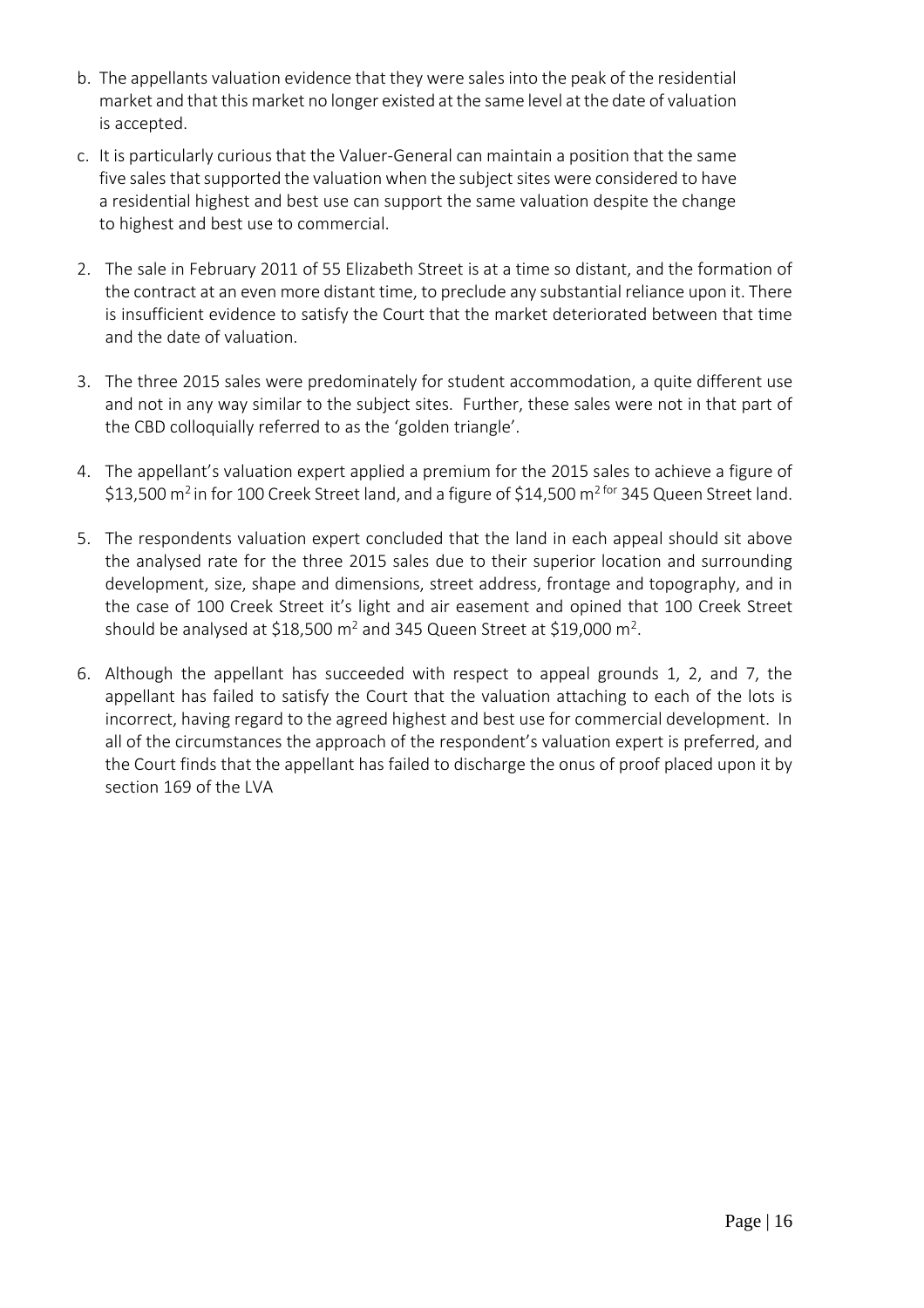### <span id="page-16-0"></span>6. Eastcote Pty Ltd as Tte v Valuer-General [2018] QLC 11

### BACKGROUND:

The respondent assessed the site value the subject land at \$7,400,000 as at 1 October 2015 pursuant to the *Land Valuation Act* 2010. The owner Eastcote Pty Ltd appealed to the Land Court contending for a valuation of \$6,700,000. At the hearing, the Court was informed that a maintenance valuation had been issued by the respondent for \$9,200,000 as at that date. As the appellant contended a value of \$7,100,000 and the respondent's valuer a value of \$10,300,000 there was no support for the issued valuation of  $\frac{2}{7}$ , 400,000 from either party.

### ISSUES:

- 1. Can the Court accept the respondent's contended site value of  $\frac{2}{5}$  9 200 000 as appropriate, given the respondents valuation expert stated a site value of \$ 10 300 000 in the Joint Expert Report?
- 2. How should the Court approach the evidence of the respondents' valuation expert given that he was warned four times for advocacy and arguing?
- 3. How should the Court approach the evidence of the appellant's valuation expert given that he was warned three times for being unresponsive and argumentative?
- 4. As the respondent did not support the valuation appealed \$7,400,000 could the dispute be limited the appellants newly contended amount of \$7,100,000, or the respondents assessed \$9,200,000?
- 5. What valuation approach should be adopted?
- 6. How should the Court approach in the expert evidence given the lack of independence of the valuers?
- 7. Has the appellant proved its case?
- HELD:
- 1. The respondent's site valuation of \$9,200,000 is not justified by its valuation expert. The Court could not correctly make a valuation determination of \$9,200,000 on the basis of a valuation of \$10,300,000, as \$1,100,000 has been removed without proper explanation.
- 2. The Court is careful to avoid disadvantage to a litigant because of the qualities of a witness. The evidence must be judged, not the person delivering it. It is also the case that an expert witness should provide independent assistance to the Court and should never assume the role of advocate.
- 3. The Court is not an investigative body and must rely on the evidence which the parties choose to put before it to "correctly make the valuation" under the LVA.
- 4. The respondent's valuation expert was argumentative and partisan and did not qualify as an independent expert whose opinion the Court could place any reliance upon. No opinion of the respondent's valuer or fact referred to in arriving at a valuation of \$10,300,000 is able to be relied upon to support either the appellant's or the respondent's case. Accordingly, it is unnecessary to analyse the sales of the respondent's valuation expert in coming to his opinion.
- 5. The Court is not much assisted by appellant's valuation expert's opinions as he lacked the necessary quality of independence. His evidence will be scrutinised with great care as it cannot be treated as the evidence of an independent expert. The Court will endeavour to find assistance in the parts of his evidence which are predominantly factual.
- 6. The Court could not allow the appeal by simply accepting the evidence of one party or the other i.e. if the Court did not accept either body of evidence, it ought to dismiss the appeal, leaving the valuation of \$7,400,000 in place. The valuation will remain in place unless the appellant proves its case is the correct proposition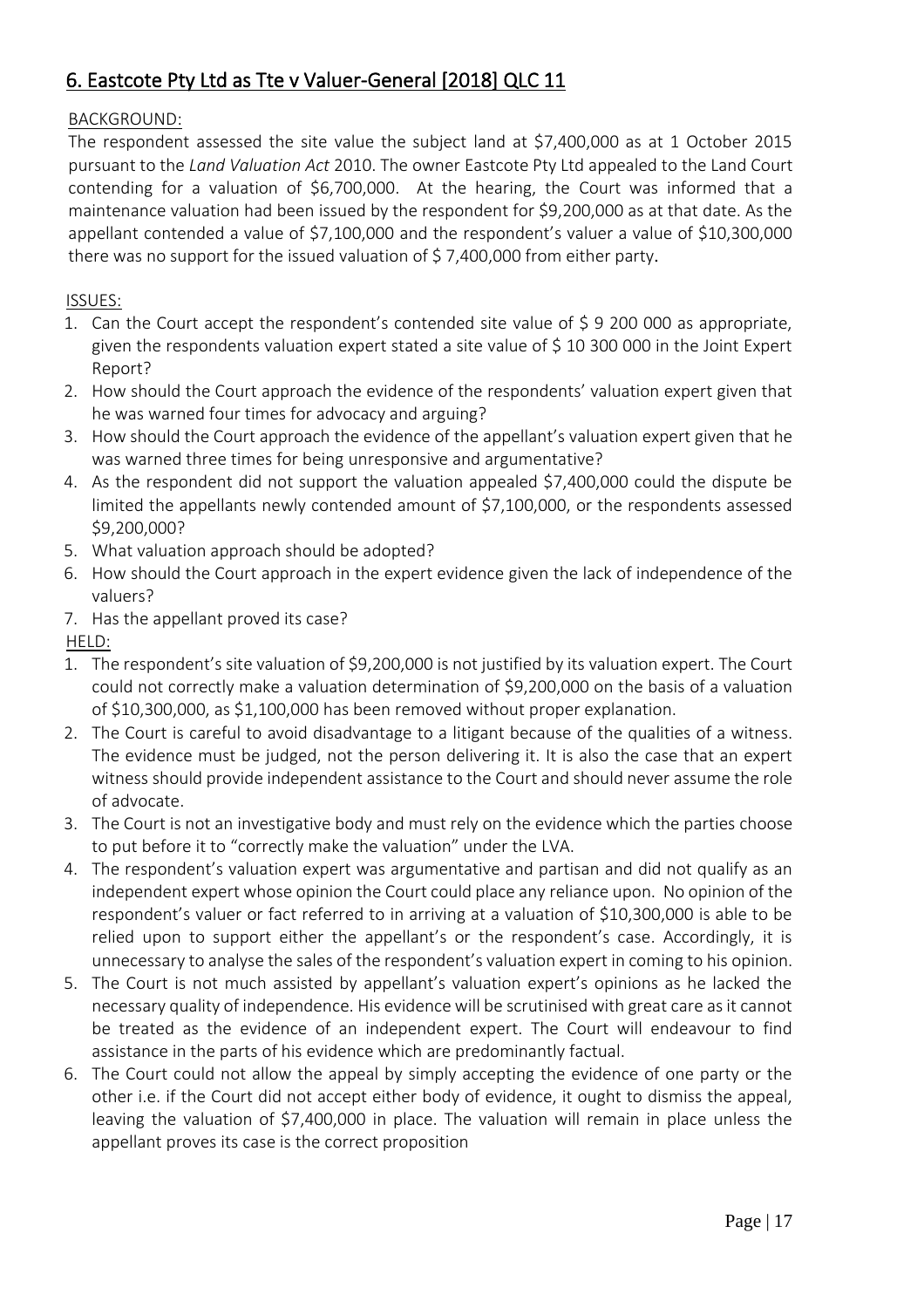- 7. Both valuers agreed that the direct comparison of the land with sales on a dollar rate per  $m^2$  is the appropriate methodology for valuation. As required by the Act, it was assumed that all nonsite improvements had not been made.
- 8. The respondent's valuer cannot be regarded as an independent expert and therefore qualified to provide an opinion, there is no competing opinion to that of the appellant's valuer with its accompanying credit issues. The adjustments made by the appellant's valuer to the comparable sales are clearly explained, acceptably comparable, and provide a valid and useful basis of comparison. The Court accept the use of these sales and the validity of the valuation conclusions, which remain sustainable when the evidence is scrutinised upon the basis of the restriction which the Court has found it necessary to place on accepting that evidence i.e. minimising reliance on opinion as far as possible and focusing on the facts disclosed.
- 9. The valuation appealed against is not supported by either party and is disavowed by the respondent. If the appellant fails to prove its case, this valuation would remain. In the very unsatisfactory situation which the parties have created, it is open to the Court to accept the appellants valuation expert, on the limited basis as explained, as sufficiently supporting the conclusion which he has ultimately drawn, namely that the valuation should be correctly made at \$7,100,000.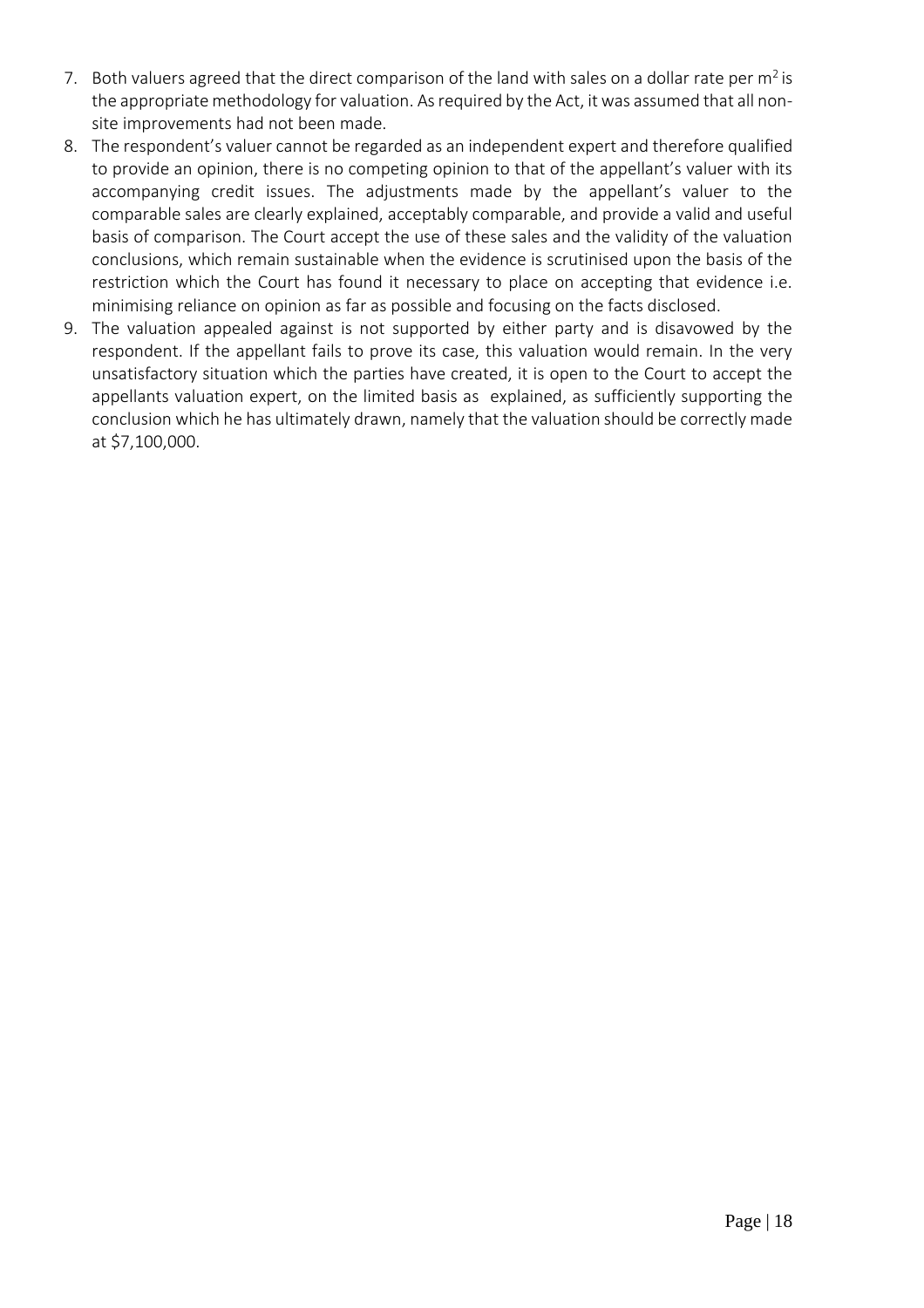## 7. Drivas Lakes Pty Ltd v Valuer-General [2018] QLC 31

### BACKGROUND

This decision concerns applications by both the appellant and respondent in relation to further discovery in anticipation of the hearing of an appeal pursuant to s 155 of the *Land Valuation Act* 2010 (the LVA) against the site value of land owned by the appellant.

### OBSERVATIONS

*"The Land Court has recourse to the UCPR to the extent our procedure is not otherwise prescribed by the Land Court Act or Rules. Other provisions are also relevant and may guide the Court in exercising its powers under those Rules. Firstly, section 7(b) of the Land Court Act 2000 7(b) and the requirement to:*

### *...act according to equity, good conscience and the substantial merits of the case without regard to legal technicalities and forms or the practice of other courts.*

*Secondly, the LVA provides a starting point that parties will bear their own costs and identifies circumstances in which the Court may make orders as to costs against the party. Some of the correspondence between the Valuer-General and some representatives in these matters, a recourse to self-serving letters which misstates the situation or attempt to colour how the Court will approach such matters. Now, that is a general observation. It is not confined to this particular case although there are examples in this case, and one is the letter that is exhibit 1. Now, I do not want it to be thought that I am pointing the finger only at the Valuer-General, the same can be said of the appellant and an example in this case, is the letter from the former representative of the appellant which misstated there were no further documents to disclose. Since then, the Valuer-General filed an application and there was further limited disclosure, some of which, the appellant contests, is actually relevant – strictly relevant or disclosable.*

*It is hoped that, if there are further disputes between the parties about disclosure in this matter relating to infrastructure charges or anything else, that there will be more active cooperation between the practitioners in trying to identify and deal with those documents rather than waste this Court's time and your client's money with these sorts of applications."*

### HELD:

1. The Valuer-General's application is dismissed on the basis that Counsel properly conceded that if he had received the affidavit of Mr Drivas before today, he would not have pursued the application today. The application was brought in circumstances where the Valuer-General had some cause for believing there would be further documents. However, the cost order sought relates to the hearing today, not to the cost of preparing and filing that application. The appellant was not required to file a rule 223 affidavit by my order from the 30th of August, I think, but was required to respond to the substance of the application and I consider Mr Lonergan's affidavit did do that. The reading of Mr Lonergan's affidavit by counsel for the appellant is somewhat generous, particularly regarding the due diligence aspect.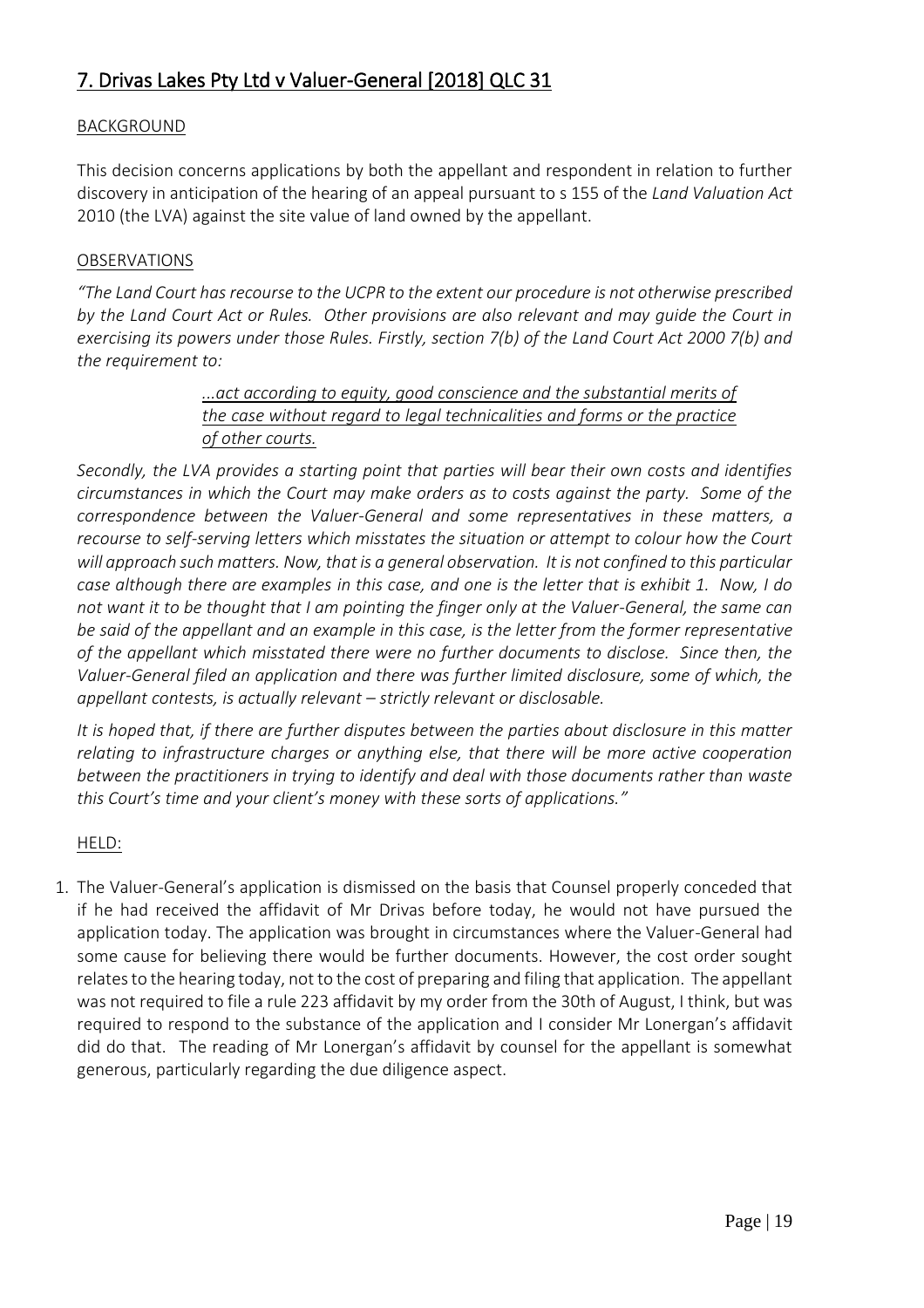It is a reasonable inference from the other matters that he deposed to that he was addressing due diligence even though he did not explicitly say so and that matter could have been put beyond doubt by conversation between the practitioners. Instead, a letter was sent on a misstatement of the effect my order. Although Mr Drivas' affidavit does include some further disclosure, I accept there is some doubt that it fits the disclosure test of direct relevance to the matter in issue, or at least some of it. In those circumstances, I consider the proper approach is to make no order for costs on that application.

2. The appellant seeks orders regarding a number of categories of documents, I was directed to only one category, I presume because the appellant does not pursue the application in relation to any of the other categories. I could not find anything to support an application in relation to the other categories of documents and it did smack somewhat of a sword being used in defence. It is somewhat ironic, though, that the application is based on documents that came to light as a result of the Valuer-General's application.

That email exchange does refer to a number of properties, but it seems to be conceded that one of the properties would be the subject property. It seemed to me that it was accepted that one of the Yarrabilba properties was this property and I am allowing the application on that basis only. As to the balance of the application there is no justification in either the material or the submissions for making an order on those categories. And the appellant did not provide proper notice under the Rules.

<span id="page-19-0"></span>3. The Court will make an order on the appellant's application in terms of paragraphs (1)(a) and (2) only and I will make no order as to costs because of non-compliance. No order was sought by the appellant's counsel because the time requirement had not been complied with.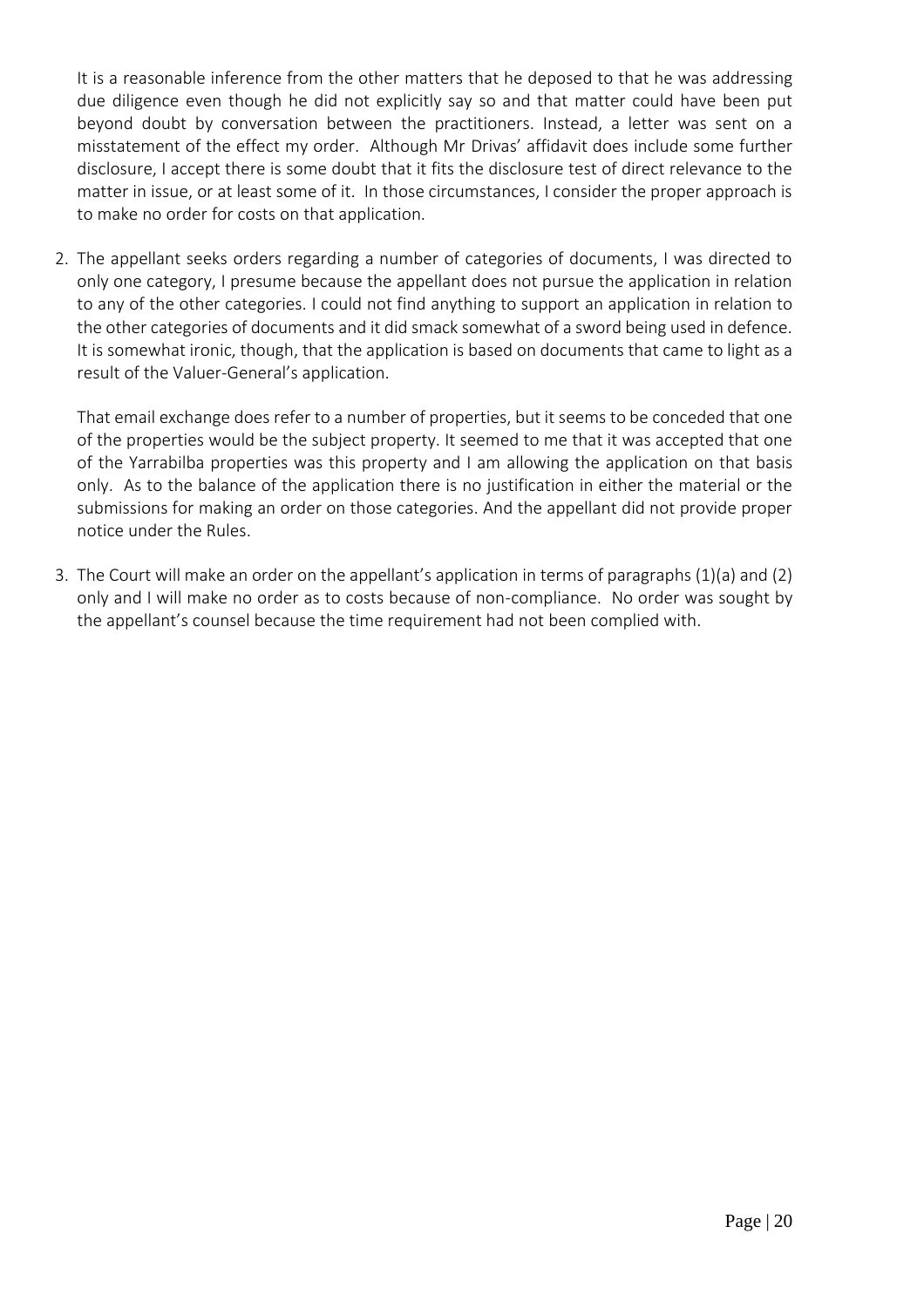### 8. Cidneo Pty Ltd v C/ E, Dept of Transport and Main Roads (No 2) [2018] QLAC 5

### **Background**

On 22 February 2008 just over 8 hectares of 100 hectares of Cidneo's land near the intersection of the Ipswich Motorway and the Centenary Highway was resumed by DTMR. The matter was initially heard by the Land Court in November 2011, with judgment being delivered in July 2013.

Cidneo appealed that judgment to the Land Appeal Court and DTMR cross appealed. The Land Appeal Court judgment (6 June 2014) was to allow the appeal and to dismiss the crossappeal. The Land Appeal Court remitted the matter to the Land Court for the determination of compensation.

DTMR took its cross-appeal to the Court of Appeal. On 5 June 2015, the Court of Appeal allowed the cross-appeal in part and remitted that subject matter to the Land Court for determination of compensation. The remitted hearing in the Land Court took place in February 2016. In a judgment dated 24 August 2017 compensation was ordered in almost the same as initially ordered in July 2013.

Cidneo now asks the Land Appeal Court to correctly determine the amount of compensation.

Ground 1. Did the Land Court (remitted hearing) err in failing to take into account actual time taken to negotiate the Transport Infrastructure Contribution TIC?

HELD:

- 1. It is inappropriate to use the 24 month period between the lodging of the development application and Cidneo's agreement with DTMR Department on the amount of TIC in the way Cidneo's valuer has in his cashflows. There were not active negotiations for all that period and there was no imperative for Cidneo to resolve that matter quickly, as there would have been for the hypothetical developer assumed by the valuer's cashflow i.e. a developer ready to proceed with construction, incurring holding costs, but had not agreed a TIC.
- 2. Another reason to use what the experts considered a reasonable time rather than the actual time taken to agree was the evidence that negotiations between Cidneo and DTMR were unreasonably long and acrimonious. The valuers were performing a hypothetical exercise to fix a fair compensation and, in these circumstances, it is fairer to use a reasonable time, rather than an unusually protracted time.
- 3. There is no evidence that negotiations were actively carried on for the whole 24 months and no evidence that the passage of time had a causal effect on the TIC being agreed. To the contrary, the TIC seems to have been agreed upon in a commercial amount, at a time which suited the parties in the context of Cidneo's wider, and on-going, litigation in the Planning and Environment Court.
- 4. The 12 months preconstruction period assumed in the after cashflow by DTMR's valuer is preferable to the period assumed Cidneo's valuer. This period was supported by the civil engineers on both sides, Mr Beard and Cidneo's town planner, Mr Cumming and was the period preferred by the Land Court Member on the remitted hearing.

Ground 2. Did the Land Court (remitted hearing) err in preferring DTMR's evidence as to the timing of construction of Stage 3?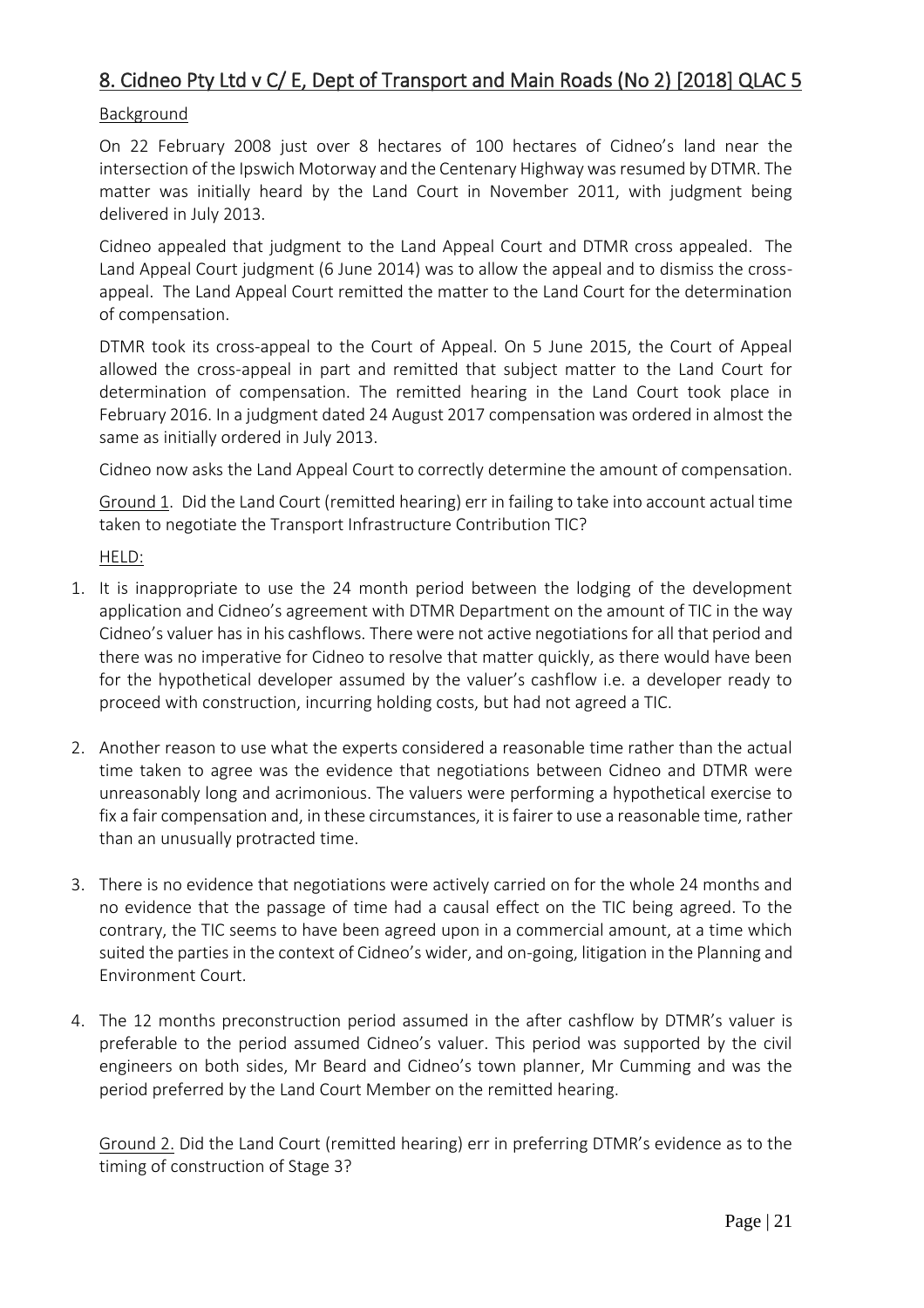HELD:

- 1. This Court has come to the same conclusion as the Land Court and prefers DTMR's evidence as to the timing of construction of Stage 3?
- 2. The evidence of the valuation expert of DTMR is preferred as to the timing of the construction of Stage 3. The lack of independence of the director of Cidneo and his lack of expertise as a valuer to properly assess market conditions requires that his evidence be given less weight than that of the valuation expert of DTMR.
- 3. Fundamentally, this question is one which turns on an assessment of the market as at the time of valuation. Further, for reasons explained the evidence of the valuation expert of DTMR is preferred to Cidneo's valuation expert. Cidneo's valuer says that the market in February 2008 was buoyant, however his timing of the construction of Stage 3 does not reflect this.
- 4. The matters which canvassed above [64]-[70], [80]-[86] and [93]re his lack of independence from his client, further incline the Court to accept the evidence of the valuation expert of DTMR.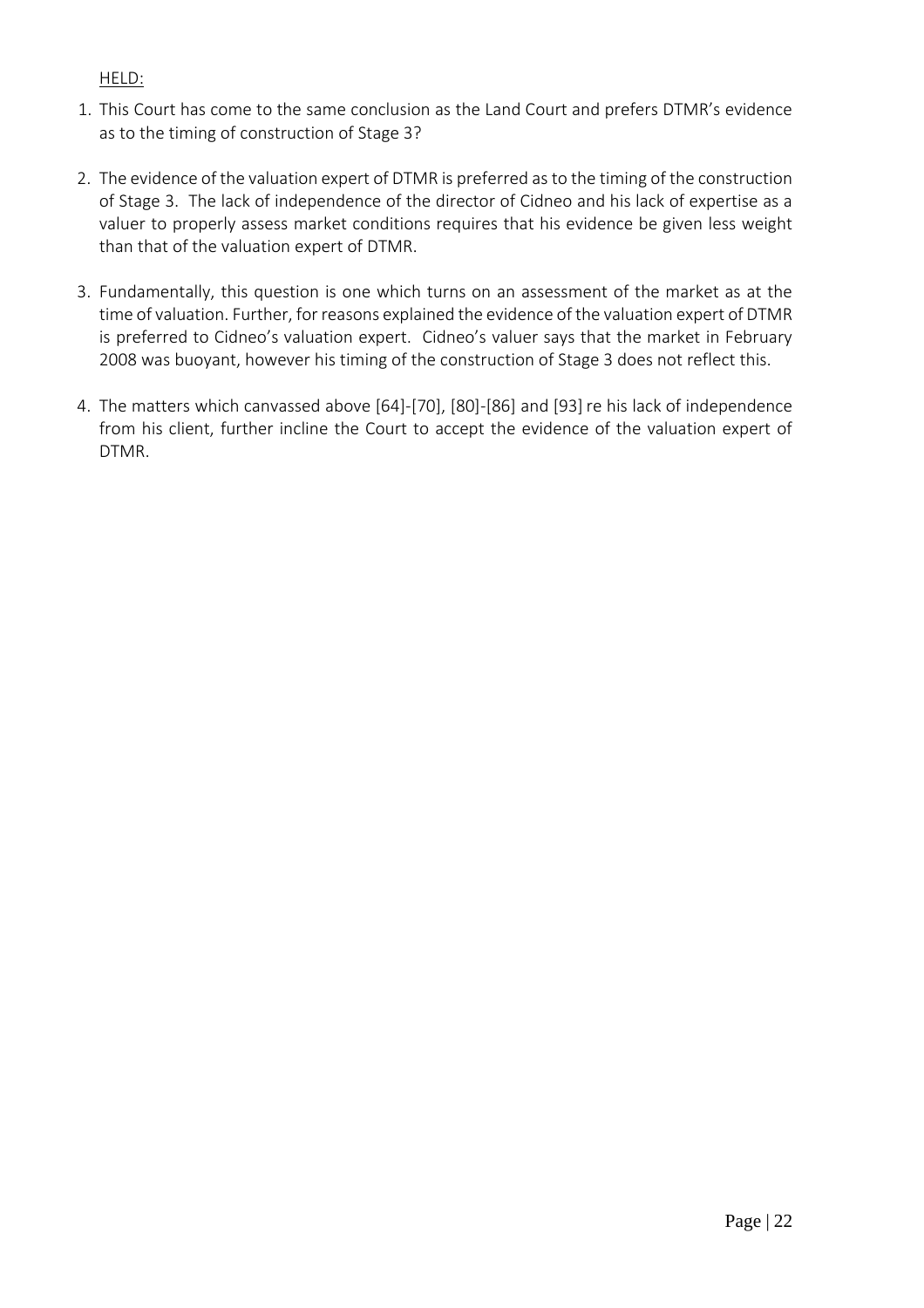### <span id="page-22-0"></span>9. Valuer-General v Suncorp Metway Insurance Pty Ltd (No 2)[2018] QLAC 8

### **BACKGROUND**

This is an appeal by the Valuer-General against a decision of the Land Court regarding a 2015 maintenance valuation pursuant to the *Land Valuation Act 2010 (Qld)* (*LVA*) by Valuer-General.

Suncorp held no freehold land but had three leases from the Commissioner of Railways of areas above the Brisbane Central Railway Station. Two of the three leases were registered in 1986: J11951 and J11952. The third was registered in 2004: 707974408. The third lease was over relatively minor areas, such as stairwells. The 1986 leases were of areas mainly occupied by the Sofitel hotel. The two 1986 leases were of part of, but not all of, the land contained in Vol 4385, Folio 53 and Vol 3332, Folio 45.

In February 2007 the description of the land in Vol 4385, Folio 53 and Vol 3332, Folio 45 changed. Volumetric Lot 2 on Survey Plan 140773 was created, essentially in the shape of the hotel built above the railway station. Most of the land leased by Suncorp fell within volumetric Lot 2, but some fell within Lot 6 on Survey Plan 140772 and some fell within Lot 11 on Survey Plan 165989.

A property identification number ID 41108706 was assigned to volumetric Lot 2, which belonged to Q-Rail. A separate property identification number, ID 1284749, was assigned to Suncorp, at the latest in 1996 i.e. before volumetric Lot 2 was created, and before Suncorp took lease 707974408.

The particulars of the subject land against which Suncorp appealed were stated as Property ID 1284749, described as Lot 2 on SP 140773, County of Stanley, Parish of Brisbane with an area of 7,432 m<sup>2</sup>.

On 4 April 2017 the respondent's solicitor wrote to the appellant's solicitor advising that pursuant to s.163 of the *LVA*, the valuation was reduced to \$34,500,000 and that the property in question, Property ID 1284749 as "the land the subject of leases numbered J1195, J11952 and 7070674408" (J1195 should have been J11951). It was urged by the respondent that s 163 of the *LVA* by referring to the land the subject of the leases, had the effect of defining what was valued and therefore the subject of the appeal.

The Valuer-General changed the real property description and area for ID 1284749 in QVAS to accord with this in or around April 2017 and contended that the real property description which had appeared on QVAS, and on the 2015 notice of valuation, were errors.

ISSUE: Were the three leases held by Suncorp together or separately a lot or a parcel as defined by the Schedule to the LVA?

HELD: Suncorp's three leases were not lots of land, nor were any of the three leases a parcel of land within the meaning of the LVA.

Leases J11951 and J11952 and related Plans 205710 and 205711 were registered, on the same day. The plans showed surveyed representations of the areas to be leased and show very detailed "separate and distinct" areas of land which were the subject of the two leases. However, the registered plans did not create any land within the definition of a "lot" in the *Land Title Act*, they simply identified the land which was leased. Although the two leases might have created leasehold estates, they did not create land, for these reasons, Suncorp's three leases were not lots of land.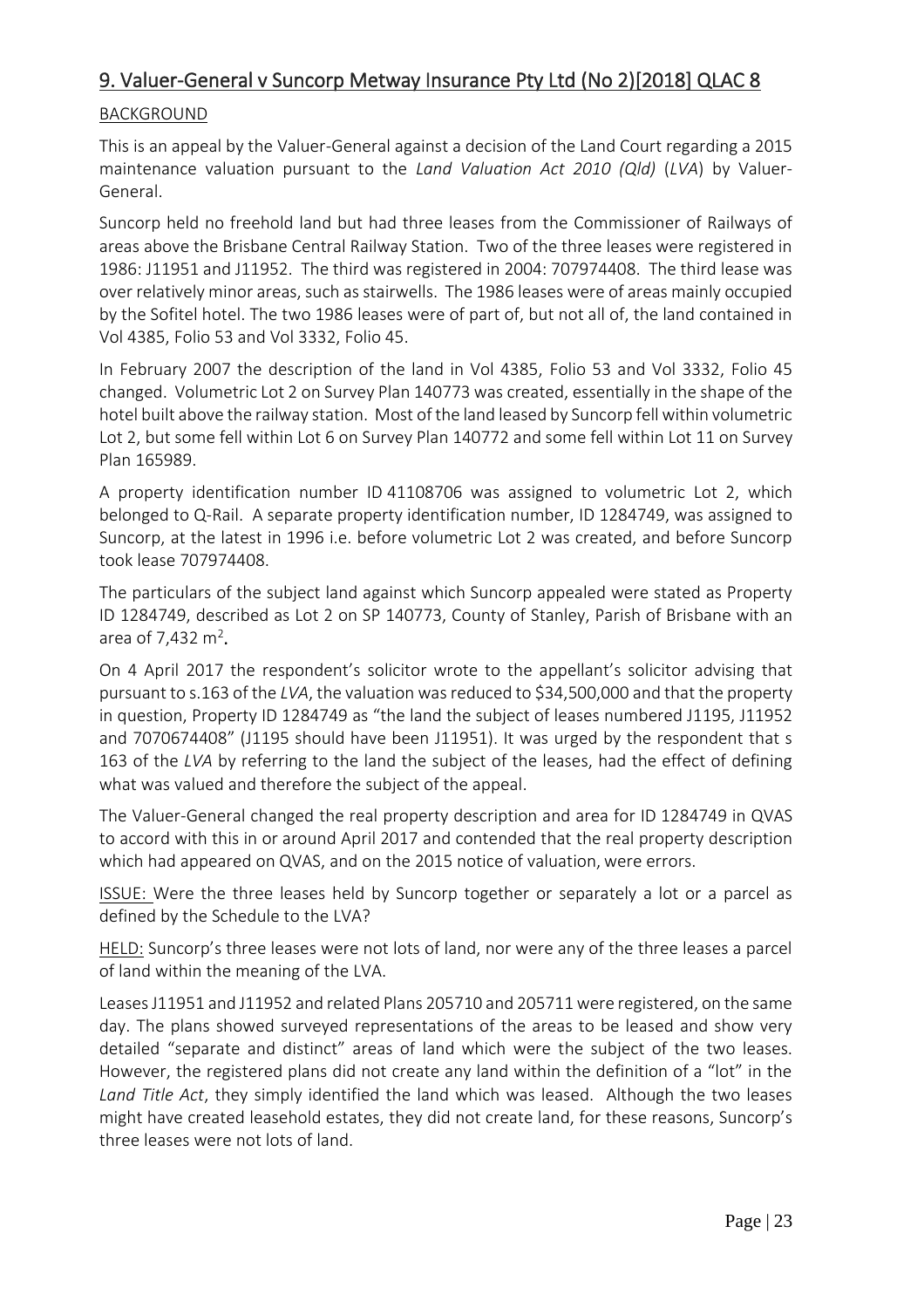The area of the three leases have never been declared to be a declared parcel. It might be thought that s 53(3)(b) and s 53(4) of the LVA prevent the Valuer-General declaring the three leased areas held by Suncorp Metway Insurance are a parcel: QRail owns the land in fee simple. For these reasons none of the three leases are parcels of land within the meaning of the LVA and were therefore not land to be valued under the LVA.

ISSUE: Was that the subject matter of the 2015 maintenance valuation, and thus the subject matter of the dispute in the Land Court the area of the three leases held by Suncorp?

HELD: This Court is not prepared to conclude that the subject of the 2015 maintenance valuation was the area of three leases granted to Suncorp. It is no more certain that the subject of the maintenance valuation was volumetric Lot 2, although that is what the valuation notice said; subparagraph (a) (i) of the definition of land in the LVA is not read as a deeming provision. The subject matter of the 2015 maintenance valuation is simply uncertain on the evidence before this Court. If the subject of the 2015 maintenance valuation was indeed the area of the three leases held by Suncorp then the valuation notice was invalid, as explained, the Valuer-General could not value this area of real property because it was not land as defined.

ISSUE: Was the Land Court was wrong to continue to hear and determine the appeal below once the uncertainty as to the subject matter of the maintenance valuation became apparent?

HELD: The Land Court was wrong to continue to hear and determine the appeal below once the uncertainty as to the subject matter of the maintenance valuation became apparent. On the evidence there was not any sound basis to decide that the subject matter of the 2015 maintenance valuation was volumetric Lot 2. But even if the Land Court was correct to find that the subject matter of the notice was volumetric Lot 2, the proceeding should not have continued in circumstances where the Valuer-General did not seek to contend for a value of volumetric Lot 2, and Suncorp was not an owner or lessee of volumetric Lot 2.

OBSERVATION by the Land Appeal Court:

No doubt it is necessary for the Valuer-General to maintain a roll of properties and to maintain a system which allows the issuing of valuations which are able to be used for the statutory purposes set out at s 6 of the LVA. However, it seems to me that the Valuer-General, in this argument, places too much emphasis on its system, and pays too little heed to the provisions of the Act. The LVA does not know any concept of "rating valuation" or "land tax valuation". The Act is not concerned with property identification numbers. The Act requires that land, as defined, be valued. While it might be convenient for rating purposes for the Valuer-General to value the area of the three leases held by Suncorp, it did not have legal power to do so, as discussed above. Furthermore, the Valuer-General did not produce any clear evidence that it has ever in fact valued the area of the three leases, either in the past, or in issuing its 2015 maintenance valuation.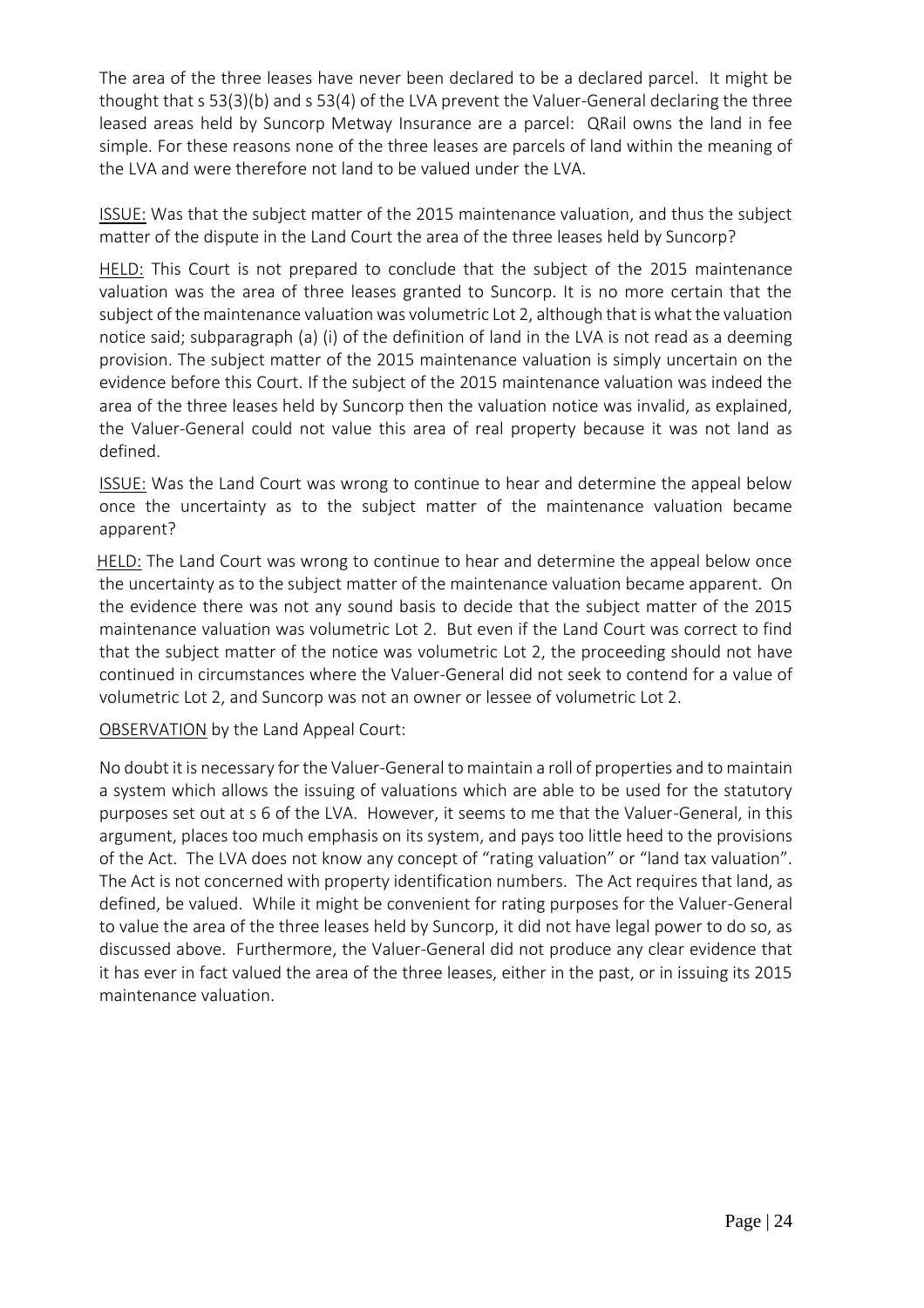### <span id="page-24-0"></span>10. McVicker & Anor v Valuer General [2018] QLC 4

BACKGROUND: The respondent determined the site value of the subject land to be \$335,000 as at 1 October 2016. The appellant's have appealed this decision contending an estimate of \$234,450 on the grounds that the respondent has not used comparable sales or properly allowed for the constraints on the land. This contended estimate was arrived at by comparing one "*recent sale"* to the subject land and then applying adjustments to reflect the "*comparative effect"* on the value of the subject land of the differences between the qualities/attributes of that one sale and the subject land.

ISSUE: what orders should the Court make?

### ORDERS:

- 1. The appeal is allowed
- *2.* The site valuation of Lot 2 on Survey Plan 176476 as at 1 October 2016 is reduced to Three Hundred and Twenty-five Thousand Dollars (\$325,000) to correctly make the valuation under the *Land Valuation Act 2010*The respondent's valuation report addressed the site value of the subject property at the relevant date and other matters including town planning constraints re vegetation management and matters of environmental significance including high and medium bushfire hazard areas; an impact buffer bushfire hazard area and a > 15% slope hazard area.

The respondent's valuation notes that the subject land is zoned Rural Residential – Park Living. It is not in dispute that the highest and best use of the subject land is for a "Rural Home Site", which is consistent with the zoning. The valuation report also addresses attributes such as shape, topography, frontage, location, encumbrances/access easement, surrounding development, services (no town water/sewerage) and nature of street e.g. bitumen no kerb and channel and subject to access (not land) flooding.

The respondent's valuer chose four sales and upon realising there was a structure on Sale 4 that had not been allowed for, corrected his report to reduce the analysed sale price of sale 4 to \$300,000; a \$20,000 reduction. As a result, the range of values for the subject are altered from between \$320,000 to \$350,000, to between \$300,000 and \$350,000. The respondent's valuer accordingly re-estimated the value of the subject land to be \$325,000.

ISSUE: is the approach undertaken the appellants able to be adopted by the Court?

HELD: There are difficulties with the appellant's approach. Firstly, it is a sample of one, there are no other sales provided by the appellants. Secondly, a very large total net allowance of minus \$65,500 has been made to arrive at a value. The estimates have been made by a layman in the expert field of valuation. Exactly how the allowances were quantified is not shown to have a supportable basis e.g. it was not explained how the market would demonstrate the accuracy of this estimate.

The net allowance is so large, and subject to such uncertainty, that it cannot be said that the actual sale is being relied on at all. There are no workings to substantiate the justification of the allowances. This approach is a theoretical construct of estimated value guessed at by the appellants. The Court is unable to accept that the valuation methodology applied by the appellants has been shown to be reliable. The same may be said of all of the allowances made by the appellants in relation to the comparisons made between the subject land.